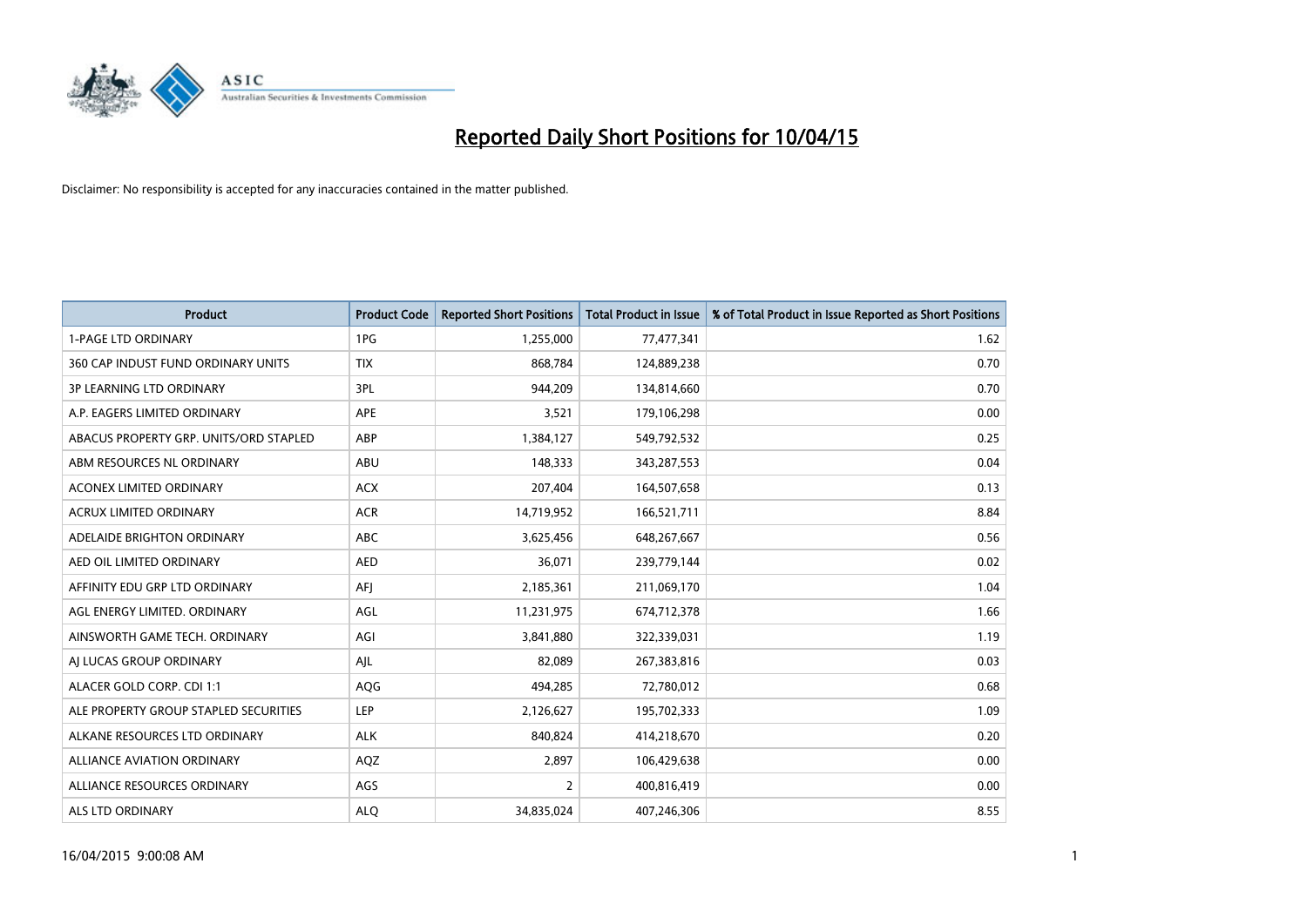

| <b>Product</b>                          | <b>Product Code</b> | <b>Reported Short Positions</b> | <b>Total Product in Issue</b> | % of Total Product in Issue Reported as Short Positions |
|-----------------------------------------|---------------------|---------------------------------|-------------------------------|---------------------------------------------------------|
| ALTIUM LIMITED ORDINARY                 | <b>ALU</b>          | 365,948                         | 129,272,762                   | 0.28                                                    |
| ALUMINA LIMITED ORDINARY                | AWC                 | 24,474,831                      | 2,806,225,615                 | 0.87                                                    |
| AMALGAMATED HOLDINGS ORDINARY           | AHD                 | 3,214                           | 157,983,073                   | 0.00                                                    |
| AMCOM TELECOMM, ORDINARY                | AMM                 | 5,124,976                       | 266,399,148                   | 1.92                                                    |
| AMCOR LIMITED ORDINARY                  | <b>AMC</b>          | 3,727,056                       | 1,206,684,923                 | 0.31                                                    |
| AMP CAPITAL CHINA ORDINARY UNITS        | AGF                 | 1,438                           | 383,391,505                   | 0.00                                                    |
| AMP LIMITED ORDINARY                    | AMP                 | 7,693,029                       | 2,957,737,964                 | 0.26                                                    |
| ANSELL LIMITED ORDINARY                 | <b>ANN</b>          | 2,606,409                       | 153,139,924                   | 1.70                                                    |
| ANTARES ENERGY LTD ORDINARY             | <b>AZZ</b>          | 252,235                         | 241,500,000                   | 0.10                                                    |
| ANZ BANKING GRP LTD ORDINARY            | ANZ                 | 21,203,181                      | 2,765,980,222                 | 0.77                                                    |
| APA GROUP STAPLED SECURITIES            | APA                 | 9,679,624                       | 1,114,307,369                 | 0.87                                                    |
| APN NEWS & MEDIA ORDINARY               | <b>APN</b>          | 801,599                         | 1,029,041,356                 | 0.08                                                    |
| APN OUTDOOR GRP ORDINARY                | <b>APO</b>          | 185,502                         | 166,614,509                   | 0.11                                                    |
| AQUARIUS PLATINUM. ORDINARY             | <b>AOP</b>          | 2,709,975                       | 1,502,695,183                 | 0.18                                                    |
| ARB CORPORATION ORDINARY                | ARP                 | 43,560                          | 79,156,214                    | 0.06                                                    |
| ARB CORPORATION. ORDINARY               | ARB                 | 1,097,696                       | 79,156,214                    | 1.39                                                    |
| ARDENT LEISURE GROUP STAPLED SECURITIES | AAD                 | 10,878,535                      | 442,322,106                   | 2.46                                                    |
| ARENA REIT. STAPLED                     | <b>ARF</b>          | 421,166                         | 227,574,183                   | 0.19                                                    |
| ARISTOCRAT LEISURE ORDINARY             | <b>ALL</b>          | 161,898                         | 633,822,253                   | 0.03                                                    |
| ARRIUM LTD ORDINARY                     | ARI                 | 207,275,064                     | 2,937,293,755                 | 7.06                                                    |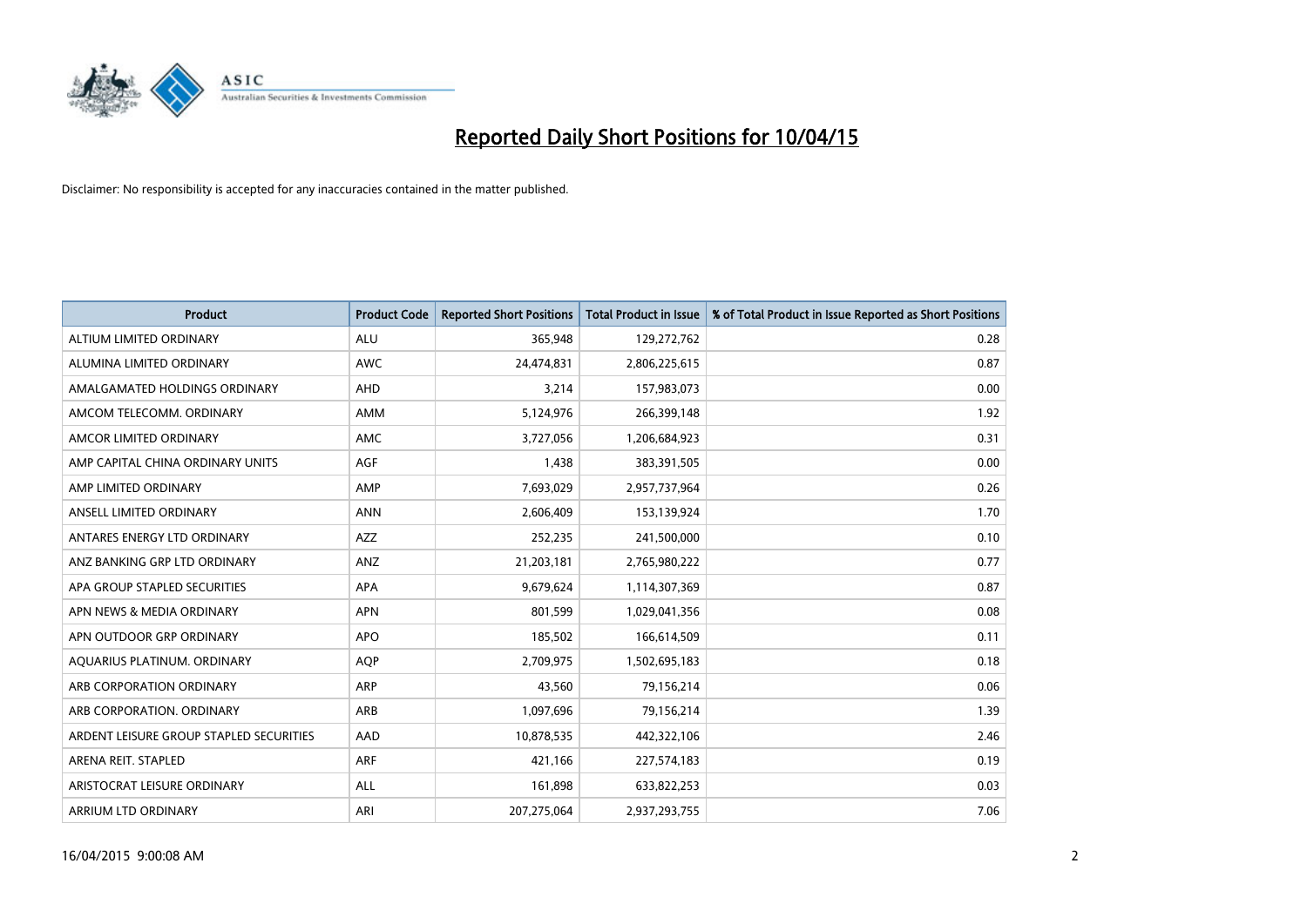

| <b>Product</b>                            | <b>Product Code</b> | <b>Reported Short Positions</b> | <b>Total Product in Issue</b> | % of Total Product in Issue Reported as Short Positions |
|-------------------------------------------|---------------------|---------------------------------|-------------------------------|---------------------------------------------------------|
| ASALEO CARE LIMITED ORDINARY              | AHY                 | 5,282,080                       | 603,469,434                   | 0.88                                                    |
| ASCIANO LIMITED ORDINARY                  | <b>AIO</b>          | 5,636,509                       | 975,385,664                   | 0.58                                                    |
| ASHLEY SERVICES GRP ORDINARY              | ASH                 | 498,972                         | 150,000,000                   | 0.33                                                    |
| ASPEN GROUP ORD/UNITS STAPLED             | <b>APZ</b>          | 33,535                          | 113,183,450                   | 0.03                                                    |
| ASPIRE MINING LTD ORDINARY                | <b>AKM</b>          | 800,001                         | 703,463,306                   | 0.11                                                    |
| ASTRO JAP PROP GROUP STAPLED US PROHIBIT. | AJA                 | 83,106                          | 65,831,017                    | 0.13                                                    |
| ASX LIMITED ORDINARY                      | ASX                 | 3,610,296                       | 193,595,162                   | 1.86                                                    |
| ATLAS IRON LIMITED ORDINARY               | <b>AGO</b>          | 94,716,482                      | 919,475,619                   | 10.30                                                   |
| AUCKLAND INTERNATION ORDINARY             | AIA                 | 91,457                          | 1,190,484,097                 | 0.01                                                    |
| AURELIA METALS LTD ORDINARY               | AMI                 | 1,000                           | 387,295,188                   | 0.00                                                    |
| AURIZON HOLDINGS LTD ORDINARY             | AZJ                 | 4,450,084                       | 2,123,934,162                 | 0.21                                                    |
| AUSDRILL LIMITED ORDINARY                 | ASL                 | 17,472,063                      | 312,277,224                   | 5.60                                                    |
| AUSENCO LIMITED ORDINARY                  | AAX                 | 448,315                         | 168,449,799                   | 0.27                                                    |
| AUSNET SERVICES STAPLED SECURITIES        | <b>AST</b>          | 32,130,038                      | 3,466,913,009                 | 0.93                                                    |
| AUST CAREERS NETWORK ORDINARY             | <b>ACO</b>          | 500,000                         | 83,748,775                    | 0.60                                                    |
| AUST INDUSTRIAL REIT UNIT                 | ANI                 | 41,020                          | 96,288,031                    | 0.04                                                    |
| AUST VINTAGE LTD ORDINARY                 | <b>AVG</b>          | 100,001                         | 232,141,382                   | 0.04                                                    |
| <b>AUSTAL LIMITED ORDINARY</b>            | ASB                 | 201,215                         | 346,865,169                   | 0.06                                                    |
| AUSTBROKERS HOLDINGS ORDINARY             | <b>AUB</b>          | 127,623                         | 61,740,597                    | 0.21                                                    |
| AUSTEX OIL LIMITED ORDINARY               | <b>AOK</b>          | 62,000                          | 558,571,402                   | 0.01                                                    |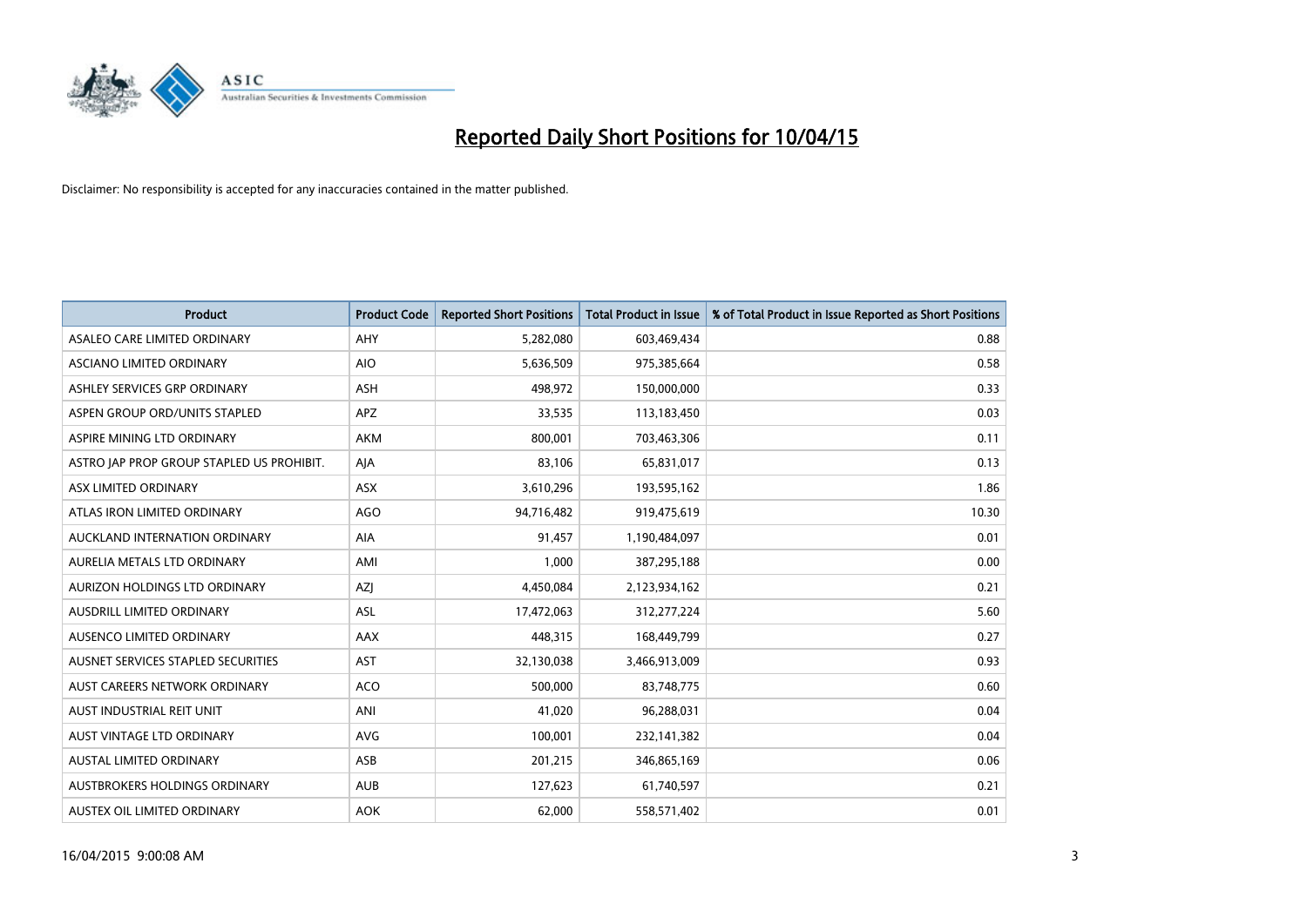

| <b>Product</b>                    | <b>Product Code</b> | <b>Reported Short Positions</b> | <b>Total Product in Issue</b> | % of Total Product in Issue Reported as Short Positions |
|-----------------------------------|---------------------|---------------------------------|-------------------------------|---------------------------------------------------------|
| AUSTIN ENGINEERING ORDINARY       | ANG                 | 383,205                         | 84,274,004                    | 0.45                                                    |
| AUSTIN EXPLORATION ORDINARY       | <b>AKK</b>          | 5,084,383                       | 332,607,790                   | 1.53                                                    |
| AUSTRALIAN AGRICULT, ORDINARY     | AAC                 | 7,536,102                       | 532,824,721                   | 1.41                                                    |
| AUSTRALIAN PHARM. ORDINARY        | API                 | 3,148,864                       | 488,115,883                   | 0.65                                                    |
| AUTOMOTIVE HOLDINGS ORDINARY      | AHE                 | 1,613,157                       | 306,437,941                   | 0.53                                                    |
| AVANCO RESOURCES LTD ORDINARY     | <b>AVB</b>          | 1                               | 1,661,675,855                 | 0.00                                                    |
| AVEO GROUP STAPLED SECURITIES     | AOG                 | 449,564                         | 499,484,314                   | 0.09                                                    |
| AWE LIMITED ORDINARY              | AWE                 | 36,383,349                      | 525,861,050                   | 6.92                                                    |
| <b>AZONTO PET LTD ORDINARY</b>    | APY                 | $\mathbf{1}$                    | 1,159,375,100                 | 0.00                                                    |
| AZUMAH RESOURCES ORDINARY         | <b>AZM</b>          | 1                               | 393,850,639                   | 0.00                                                    |
| BANDANNA ENERGY ORDINARY          | <b>BND</b>          | 17,540,654                      | 528,481,199                   | 3.32                                                    |
| BANK OF QUEENSLAND. ORDINARY      | <b>BOQ</b>          | 7,444,562                       | 366,982,047                   | 2.03                                                    |
| <b>BASE RES LIMITED ORDINARY</b>  | <b>BSE</b>          | 332,868                         | 563,902,771                   | 0.06                                                    |
| <b>BATHURST RES LTD. ORDINARY</b> | <b>BRL</b>          | 207,998                         | 947,828,434                   | 0.02                                                    |
| <b>BC IRON LIMITED ORDINARY</b>   | <b>BCI</b>          | 10,373,749                      | 196,196,992                   | 5.29                                                    |
| BEACH ENERGY LIMITED ORDINARY     | <b>BPT</b>          | 51,250,207                      | 1,300,149,513                 | 3.94                                                    |
| BEACON LIGHTING GRP ORDINARY      | <b>BLX</b>          | 979                             | 215,075,927                   | 0.00                                                    |
| BEADELL RESOURCE LTD ORDINARY     | <b>BDR</b>          | 31,509,115                      | 798,657,280                   | 3.95                                                    |
| <b>BEGA CHEESE LTD ORDINARY</b>   | <b>BGA</b>          | 3,566,539                       | 152,602,945                   | 2.34                                                    |
| BELLAMY'S AUSTRALIA ORDINARY      | <b>BAL</b>          | 4,083                           | 95,000,392                    | 0.00                                                    |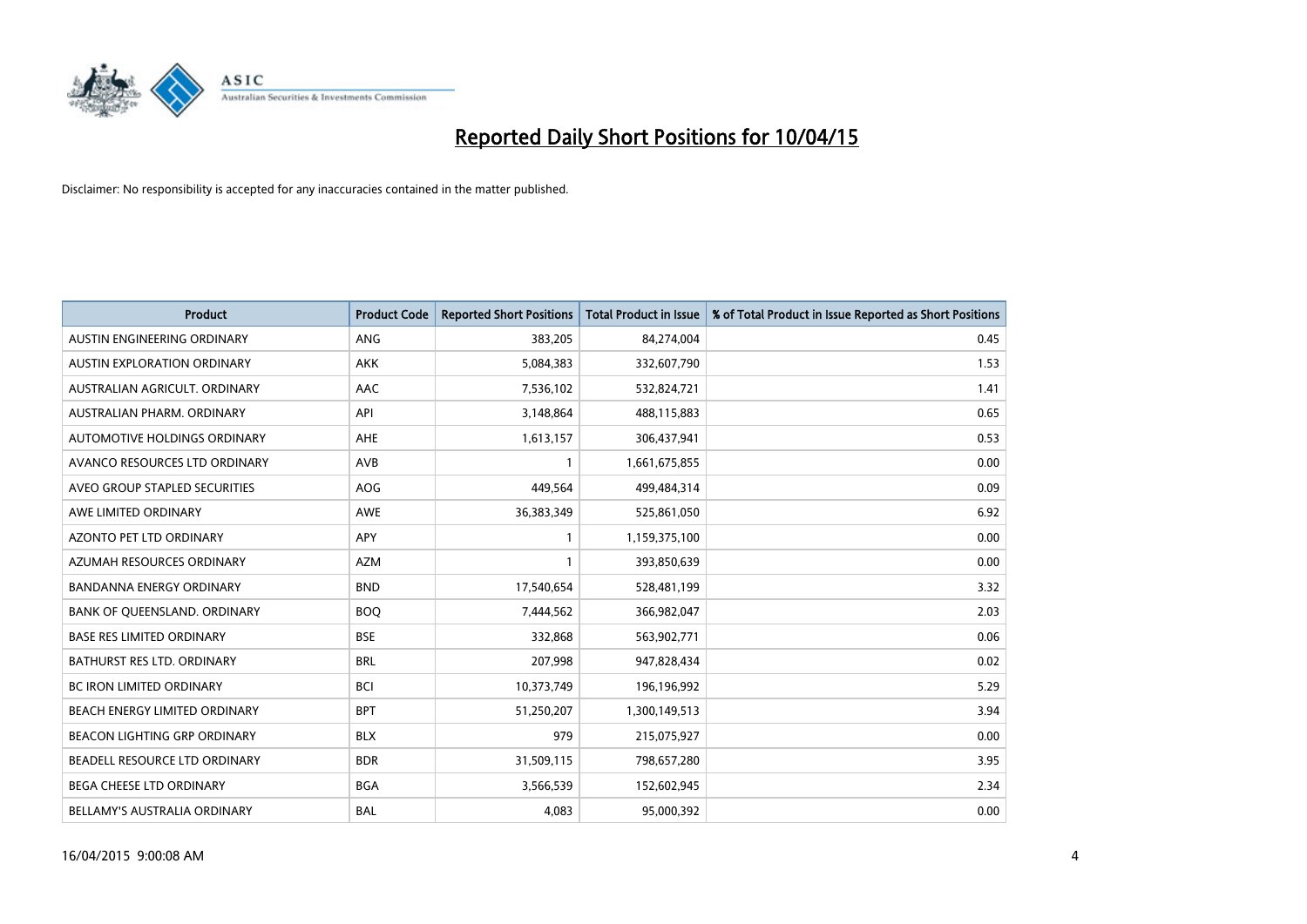

| <b>Product</b>                       | <b>Product Code</b> | <b>Reported Short Positions</b> | <b>Total Product in Issue</b> | % of Total Product in Issue Reported as Short Positions |
|--------------------------------------|---------------------|---------------------------------|-------------------------------|---------------------------------------------------------|
| BENDIGO AND ADELAIDE ORDINARY        | <b>BEN</b>          | 15,173,652                      | 452,970,280                   | 3.35                                                    |
| BERKELEY RESOURCES ORDINARY          | <b>BKY</b>          | 77,000                          | 180,361,323                   | 0.04                                                    |
| BHP BILLITON LIMITED ORDINARY        | <b>BHP</b>          | 9,074,966                       | 3,211,691,105                 | 0.28                                                    |
| <b>BIGAIR GROUP LIMITED ORDINARY</b> | <b>BGL</b>          | 3,678                           | 174,826,438                   | 0.00                                                    |
| <b>BILLABONG ORDINARY</b>            | <b>BBG</b>          | 9,190,921                       | 990,370,034                   | 0.93                                                    |
| <b>BIONOMICS LIMITED ORDINARY</b>    | <b>BNO</b>          | 23,497                          | 417,777,937                   | 0.01                                                    |
| <b>BLACKHAM RESOURCES ORDINARY</b>   | <b>BLK</b>          | 838,683                         | 178,162,680                   | 0.47                                                    |
| BLACKMORES LIMITED ORDINARY          | <b>BKL</b>          | 1,831                           | 17,224,284                    | 0.01                                                    |
| <b>BLUE ENERGY LIMITED ORDINARY</b>  | <b>BUL</b>          | 50,000                          | 1,140,993,237                 | 0.00                                                    |
| <b>BLUESCOPE STEEL LTD ORDINARY</b>  | <b>BSL</b>          | 6,133,296                       | 565,225,282                   | 1.09                                                    |
| <b>BOART LONGYEAR ORDINARY</b>       | <b>BLY</b>          | 10,177,849                      | 930,864,944                   | 1.09                                                    |
| <b>BORA BORA RESOURCES ORDINARY</b>  | <b>BBR</b>          | 247,808                         | 35,970,000                    | 0.69                                                    |
| BORAL LIMITED, ORDINARY              | <b>BLD</b>          | 11,828,432                      | 782,736,249                   | 1.51                                                    |
| <b>BRADKEN LIMITED ORDINARY</b>      | <b>BKN</b>          | 4,096,226                       | 171,027,249                   | 2.40                                                    |
| <b>BRAMBLES LIMITED ORDINARY</b>     | <b>BXB</b>          | 16,164,604                      | 1,566,865,676                 | 1.03                                                    |
| BREVILLE GROUP LTD ORDINARY          | <b>BRG</b>          | 3,946,982                       | 130,095,322                   | 3.03                                                    |
| BRICKWORKS LIMITED ORDINARY          | <b>BKW</b>          | 11,381                          | 148,403,478                   | 0.01                                                    |
| BT INVESTMENT MNGMNT ORDINARY        | <b>BTT</b>          | 228,911                         | 292,408,424                   | 0.08                                                    |
| <b>BURSON GROUP LTD ORDINARY</b>     | <b>BAP</b>          | 62,894                          | 163,585,666                   | 0.04                                                    |
| <b>BURU ENERGY ORDINARY</b>          | <b>BRU</b>          | 14,228,792                      | 339,997,078                   | 4.18                                                    |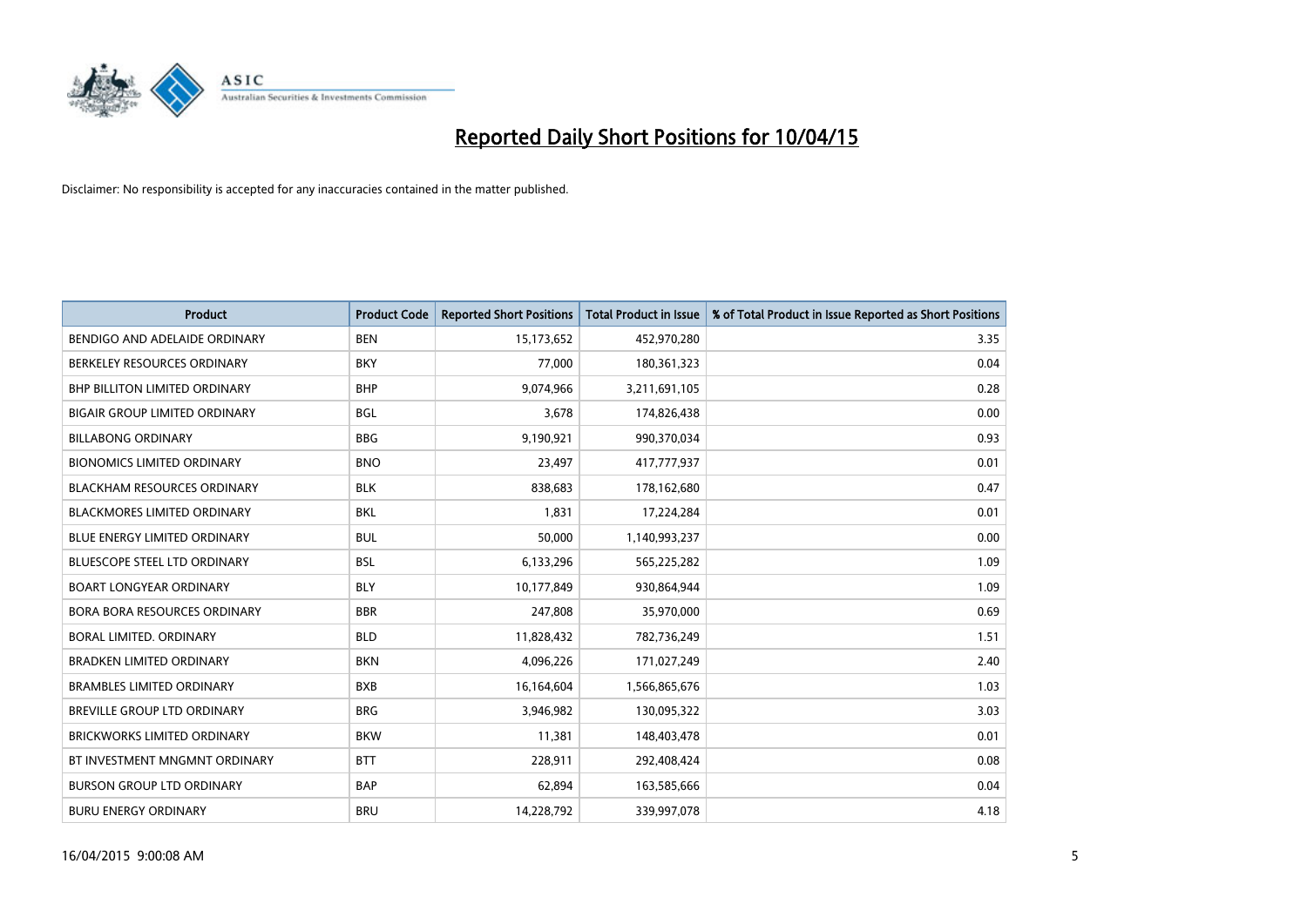

| <b>Product</b>                          | <b>Product Code</b> | <b>Reported Short Positions</b> | <b>Total Product in Issue</b> | % of Total Product in Issue Reported as Short Positions |
|-----------------------------------------|---------------------|---------------------------------|-------------------------------|---------------------------------------------------------|
| <b>BWP TRUST ORDINARY UNITS</b>         | <b>BWP</b>          | 18,451,022                      | 642,383,803                   | 2.87                                                    |
| CABCHARGE AUSTRALIA ORDINARY            | CAB                 | 8,903,122                       | 120,430,683                   | 7.39                                                    |
| <b>CADENCE CAPITAL ORDINARY</b>         | <b>CDM</b>          | 170,000                         | 222,223,708                   | 0.08                                                    |
| CALTEX AUSTRALIA ORDINARY               | <b>CTX</b>          | 413,089                         | 270,000,000                   | 0.15                                                    |
| CAPE LAMBERT RES LTD ORDINARY           | <b>CFE</b>          | 280,137                         | 626,686,586                   | 0.04                                                    |
| CAPITOL HEALTH ORDINARY                 | CAJ                 | 1,260,652                       | 522,280,212                   | 0.24                                                    |
| <b>CARDNO LIMITED ORDINARY</b>          | <b>CDD</b>          | 17,336,448                      | 165,565,094                   | 10.47                                                   |
| CARINDALE PROPERTY UNIT                 | <b>CDP</b>          | 8,824                           | 70,000,000                    | 0.01                                                    |
| CARNARVON PETROLEUM ORDINARY            | <b>CVN</b>          | 2,147,257                       | 988,300,069                   | 0.22                                                    |
| <b>CARNEGIE WAVE ENERGY ORDINARY</b>    | <b>CWE</b>          | 62,500                          | 1,755,818,210                 | 0.00                                                    |
| CARSALES.COM LTD. ORDINARY              | CAR                 | 7,847,992                       | 239,577,816                   | 3.28                                                    |
| <b>CASH CONVERTERS ORDINARY</b>         | CCV                 | 8,055,370                       | 481,248,259                   | 1.67                                                    |
| CEDAR WOODS PROP. ORDINARY              | <b>CWP</b>          | 284,469                         | 78,336,371                    | 0.36                                                    |
| CENTRAL PETROLEUM ORDINARY              | <b>CTP</b>          | 11,000                          | 368,718,957                   | 0.00                                                    |
| CENTURIA METRO REIT STAPLED             | <b>CMA</b>          | 698,404                         | 71,500,158                    | 0.98                                                    |
| CHALLENGER LIMITED ORDINARY             | <b>CGF</b>          | 507,429                         | 569,725,821                   | 0.09                                                    |
| CHANDLER MACLEOD LTD ORDINARY           | <b>CMG</b>          | 101,914                         | 547,985,086                   | 0.02                                                    |
| CHARTER HALL GROUP STAPLED US PROHIBIT. | <b>CHC</b>          | 3,649,294                       | 359,342,032                   | 1.02                                                    |
| <b>CHARTER HALL RETAIL UNITS</b>        | <b>COR</b>          | 8,908,689                       | 375,554,374                   | 2.37                                                    |
| <b>CHORUS LIMITED ORDINARY</b>          | <b>CNU</b>          | 134,170                         | 396,369,767                   | 0.03                                                    |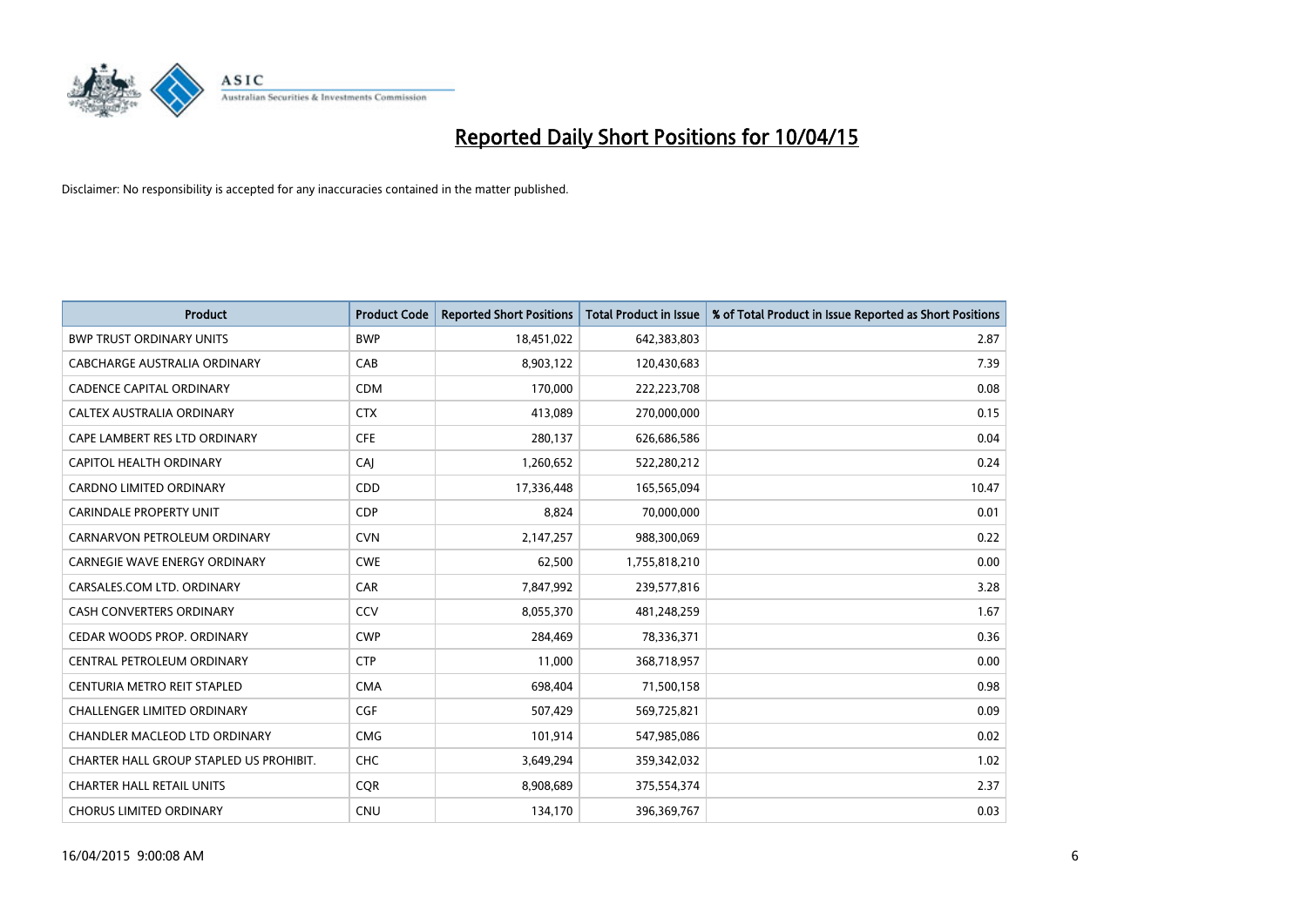

| <b>Product</b>                       | <b>Product Code</b> | <b>Reported Short Positions</b> | <b>Total Product in Issue</b> | % of Total Product in Issue Reported as Short Positions |
|--------------------------------------|---------------------|---------------------------------|-------------------------------|---------------------------------------------------------|
| CLEARVIEW WEALTH LTD ORDINARY        | <b>CVW</b>          | 9,561                           | 582,982,182                   | 0.00                                                    |
| CLINUVEL PHARMACEUT, ORDINARY        | CUV                 | 10,201                          | 44,554,787                    | 0.02                                                    |
| COAL OF AFRICA LTD ORDINARY          | <b>CZA</b>          | 426                             | 1,599,568,613                 | 0.00                                                    |
| <b>COALSPUR MINES LTD ORDINARY</b>   | <b>CPL</b>          | 8,480                           | 641,544,455                   | 0.00                                                    |
| COCA-COLA AMATIL ORDINARY            | <b>CCL</b>          | 16,820,586                      | 763,590,249                   | 2.20                                                    |
| <b>COCHLEAR LIMITED ORDINARY</b>     | COH                 | 2,839,263                       | 57,081,775                    | 4.97                                                    |
| <b>COCKATOO COAL ORDINARY</b>        | <b>COK</b>          | 167,987                         | 67,034,894,842                | 0.00                                                    |
| <b>CODAN LIMITED ORDINARY</b>        | <b>CDA</b>          | 2,461                           | 177,063,244                   | 0.00                                                    |
| <b>COFFEY INTERNATIONAL ORDINARY</b> | <b>COF</b>          | 6,075                           | 255,833,165                   | 0.00                                                    |
| <b>COLLECTION HOUSE ORDINARY</b>     | <b>CLH</b>          | 1,383,923                       | 131,199,651                   | 1.05                                                    |
| <b>COLLINS FOODS LTD ORDINARY</b>    | <b>CKF</b>          | 3,915                           | 93,000,003                    | 0.00                                                    |
| COMMONWEALTH BANK, ORDINARY          | <b>CBA</b>          | 11,330,564                      | 1,621,319,194                 | 0.70                                                    |
| <b>COMPASS RESOURCES ORDINARY</b>    | <b>CMR</b>          | 7,472                           | 1,403,744,100                 | 0.00                                                    |
| <b>COMPUTERSHARE LTD ORDINARY</b>    | <b>CPU</b>          | 4,805,146                       | 556,203,079                   | 0.86                                                    |
| <b>COOPER ENERGY LTD ORDINARY</b>    | <b>COE</b>          | 19,000                          | 331,905,323                   | 0.01                                                    |
| <b>CORP TRAVEL LIMITED ORDINARY</b>  | <b>CTD</b>          | 1,621,223                       | 96,993,355                    | 1.67                                                    |
| <b>COVATA LTD ORDINARY</b>           | <b>CVT</b>          | 73,295                          | 377,451,820                   | 0.02                                                    |
| <b>COVENTRY GROUP ORDINARY</b>       | <b>CYG</b>          | 100,000                         | 37,836,479                    | 0.26                                                    |
| <b>COVER-MORE GRP LTD ORDINARY</b>   | <b>CVO</b>          | 10,926,039                      | 317,750,000                   | 3.44                                                    |
| <b>CREDIT CORP GROUP ORDINARY</b>    | <b>CCP</b>          | 242,966                         | 46,296,407                    | 0.52                                                    |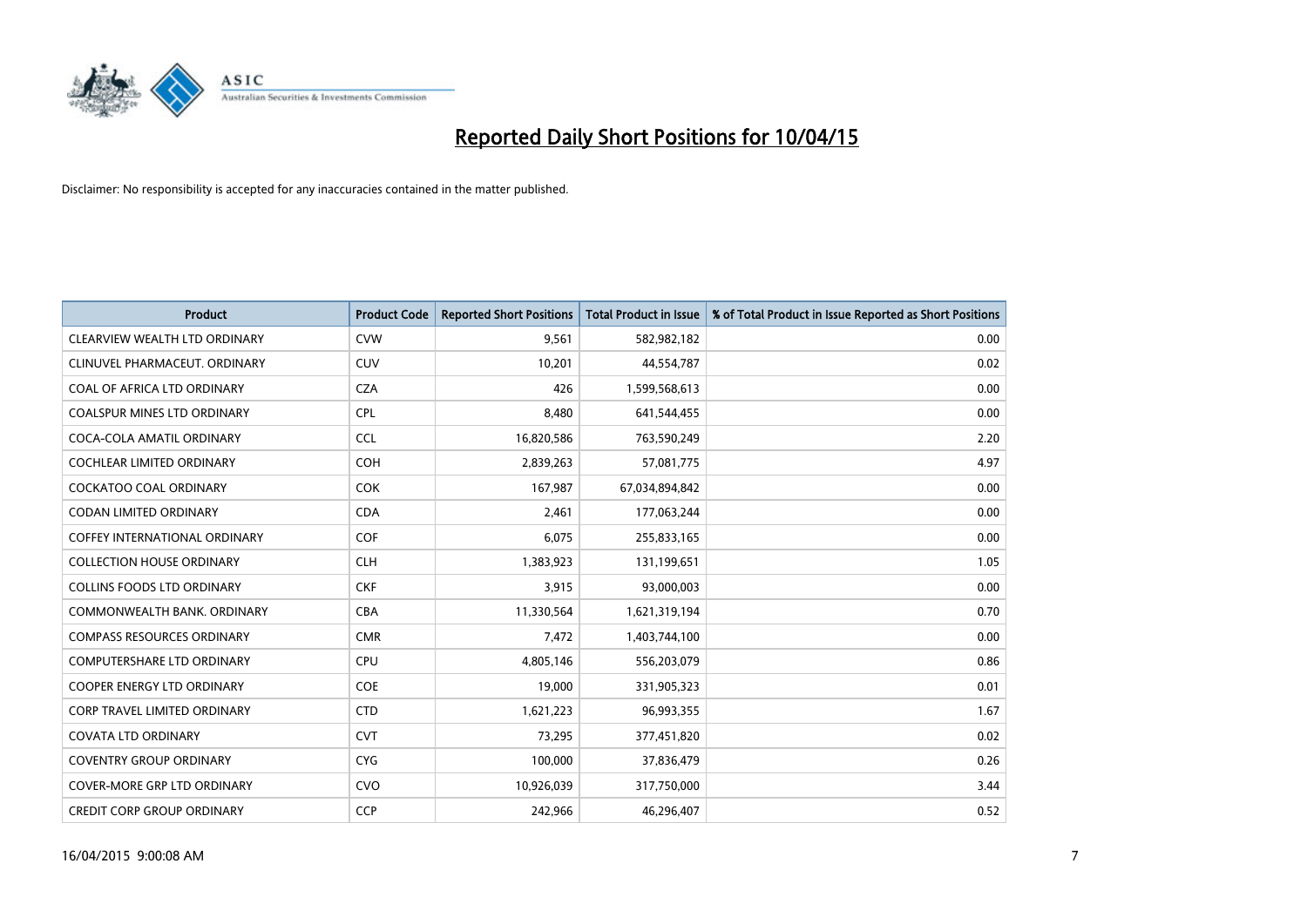

| <b>Product</b>                          | <b>Product Code</b> | <b>Reported Short Positions</b> | <b>Total Product in Issue</b> | % of Total Product in Issue Reported as Short Positions |
|-----------------------------------------|---------------------|---------------------------------|-------------------------------|---------------------------------------------------------|
| <b>CROMWELL PROP STAPLED SECURITIES</b> | <b>CMW</b>          | 42,798,769                      | 1,737,728,114                 | 2.46                                                    |
| CROWN RESORTS LTD ORDINARY              | <b>CWN</b>          | 13,904,161                      | 728,394,185                   | 1.91                                                    |
| <b>CSG LIMITED ORDINARY</b>             | CSV                 | 844,950                         | 284,148,839                   | 0.30                                                    |
| <b>CSL LIMITED ORDINARY</b>             | <b>CSL</b>          | 981,143                         | 468,957,830                   | 0.21                                                    |
| <b>CSR LIMITED ORDINARY</b>             | <b>CSR</b>          | 8,626,736                       | 506,000,315                   | 1.70                                                    |
| <b>CUDECO LIMITED ORDINARY</b>          | CDU                 | 8,847,527                       | 272,322,167                   | 3.25                                                    |
| <b>DECMIL GROUP LIMITED ORDINARY</b>    | <b>DCG</b>          | 759,854                         | 168,607,794                   | 0.45                                                    |
| DEEP YELLOW LIMITED ORDINARY            | <b>DYL</b>          | 1,002                           | 1,906,513,081                 | 0.00                                                    |
| DEVINE LIMITED ORDINARY                 | <b>DVN</b>          | 1,548                           | 158,730,556                   | 0.00                                                    |
| DEXUS PROPERTY GROUP STAPLED UNITS      | <b>DXS</b>          | 3,641,581                       | 905,531,797                   | 0.40                                                    |
| DICK SMITH HLDGS ORDINARY               | <b>DSH</b>          | 18,808,504                      | 236,511,364                   | 7.95                                                    |
| DISCOVERY METALS LTD ORDINARY           | <b>DML</b>          | 365,417                         | 644,039,581                   | 0.06                                                    |
| DOMINO PIZZA ENTERPR ORDINARY           | <b>DMP</b>          | 1,152,232                       | 86,560,773                    | 1.33                                                    |
| DONACO INTERNATIONAL ORDINARY           | <b>DNA</b>          | 15,848,794                      | 683,444,791                   | 2.32                                                    |
| DOWNER EDI LIMITED ORDINARY             | <b>DOW</b>          | 19,386,759                      | 435,399,975                   | 4.45                                                    |
| DRILLSEARCH ENERGY ORDINARY             | <b>DLS</b>          | 6,705,909                       | 461,101,450                   | 1.45                                                    |
| DUET GROUP STAPLED US PROHIBIT.         | <b>DUE</b>          | 25,998,495                      | 1,493,678,915                 | 1.74                                                    |
| DULUXGROUP LIMITED ORDINARY             | <b>DLX</b>          | 1,241,863                       | 388,543,268                   | 0.32                                                    |
| ECHO ENTERTAINMENT ORDINARY             | <b>EGP</b>          | 5,198,330                       | 825,672,730                   | 0.63                                                    |
| ELDERS LIMITED ORDINARY                 | <b>ELD</b>          | 775,119                         | 83,734,671                    | 0.93                                                    |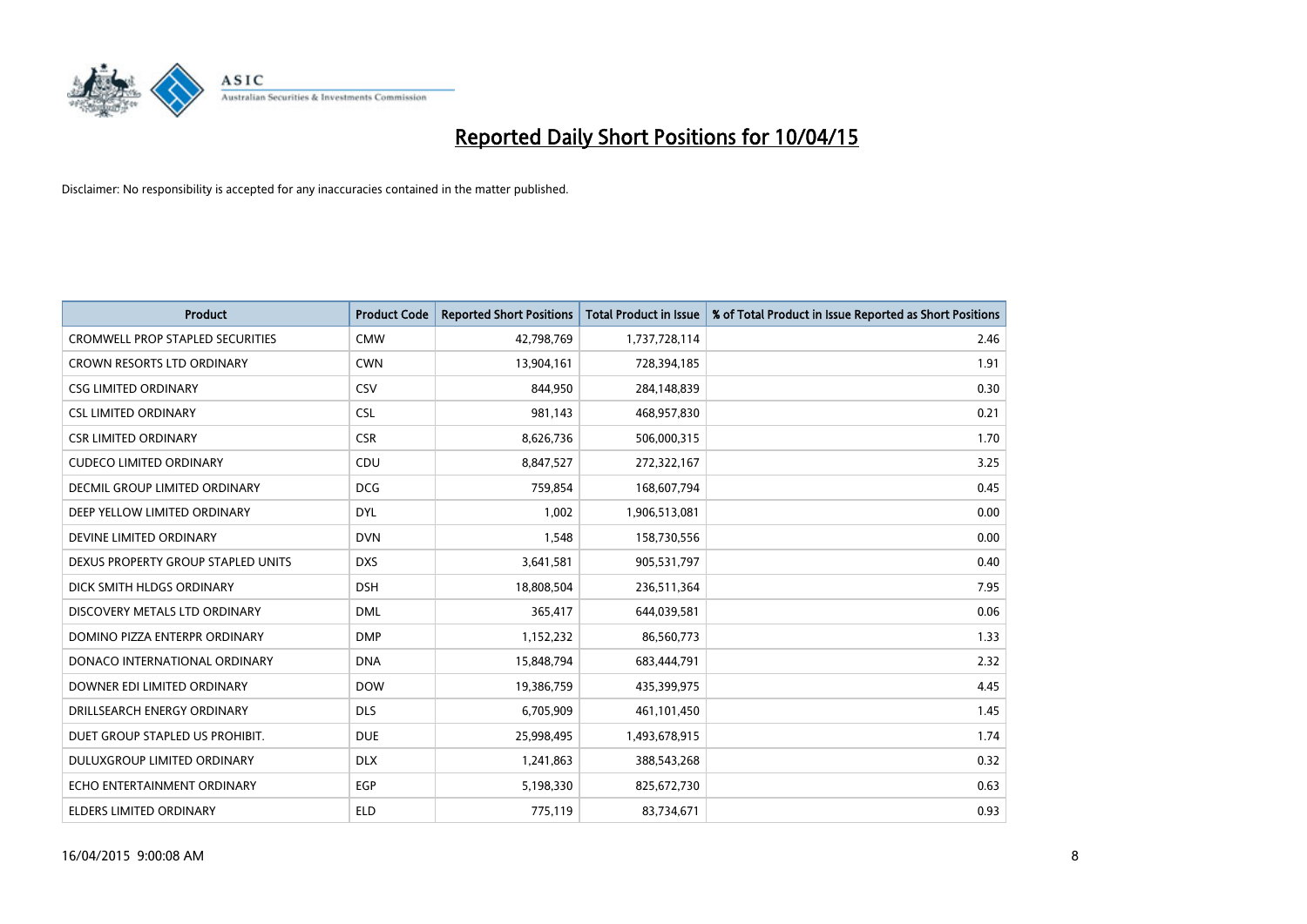

| <b>Product</b>                         | <b>Product Code</b> | <b>Reported Short Positions</b> | <b>Total Product in Issue</b> | % of Total Product in Issue Reported as Short Positions |
|----------------------------------------|---------------------|---------------------------------|-------------------------------|---------------------------------------------------------|
| <b>EMECO HOLDINGS ORDINARY</b>         | <b>EHL</b>          | 11,850,977                      | 599,675,707                   | 1.98                                                    |
| <b>EMERCHANTS LTD ORDINARY</b>         | <b>EML</b>          | 39,000                          | 178,717,203                   | 0.02                                                    |
| <b>ENDEAVOUR MIN CORP CDI 1:1</b>      | <b>EVR</b>          | 9,107                           | 45,424,432                    | 0.02                                                    |
| ENERGY RESOURCES ORDINARY 'A'          | ERA                 | 11,054,923                      | 517,725,062                   | 2.14                                                    |
| <b>ENERGY WORLD CORPOR, ORDINARY</b>   | <b>EWC</b>          | 42,907,921                      | 1,734,166,672                 | 2.47                                                    |
| <b>ENSOGO LIMITED ORDINARY</b>         | E88                 | 212,387                         | 485,613,903                   | 0.04                                                    |
| EQUITY TRUSTEES ORDINARY               | EQT                 | 50.001                          | 19,272,426                    | 0.26                                                    |
| ERM POWER LIMITED ORDINARY             | EPW                 | 14,000                          | 242,021,217                   | 0.01                                                    |
| ESTIA HEALTH LTD ORDINARY              | <b>EHE</b>          | 1,463,624                       | 180,885,580                   | 0.81                                                    |
| EVOLUTION MINING LTD ORDINARY          | <b>EVN</b>          | 2,998,130                       | 716,762,574                   | 0.42                                                    |
| FAIRFAX MEDIA LTD ORDINARY             | <b>FXJ</b>          | 31,823,568                      | 2,420,475,546                 | 1.31                                                    |
| <b>FAR LTD ORDINARY</b>                | <b>FAR</b>          | 8,401,454                       | 3,127,058,427                 | 0.27                                                    |
| FEDERATION CNTRES ORD/UNIT STAPLED SEC | FDC                 | 3,627,204                       | 1,427,641,565                 | 0.25                                                    |
| FINBAR GROUP LIMITED ORDINARY          | <b>FRI</b>          | 21,232                          | 228,394,946                   | 0.01                                                    |
| FISHER & PAYKEL H. ORDINARY            | <b>FPH</b>          | 210,347                         | 557,940,257                   | 0.04                                                    |
| FLEETWOOD CORP ORDINARY                | <b>FWD</b>          | 1,135,042                       | 61,039,412                    | 1.86                                                    |
| FLETCHER BUILDING ORDINARY             | <b>FBU</b>          | 1,151,681                       | 687,854,788                   | 0.17                                                    |
| FLEXIGROUP LIMITED ORDINARY            | <b>FXL</b>          | 6,520,680                       | 304,149,707                   | 2.14                                                    |
| FLIGHT CENTRE TRAVEL ORDINARY          | <b>FLT</b>          | 10,780,296                      | 100,802,653                   | 10.69                                                   |
| <b>FLINDERS MINES LTD ORDINARY</b>     | <b>FMS</b>          | 164,998                         | 2,762,995,689                 | 0.01                                                    |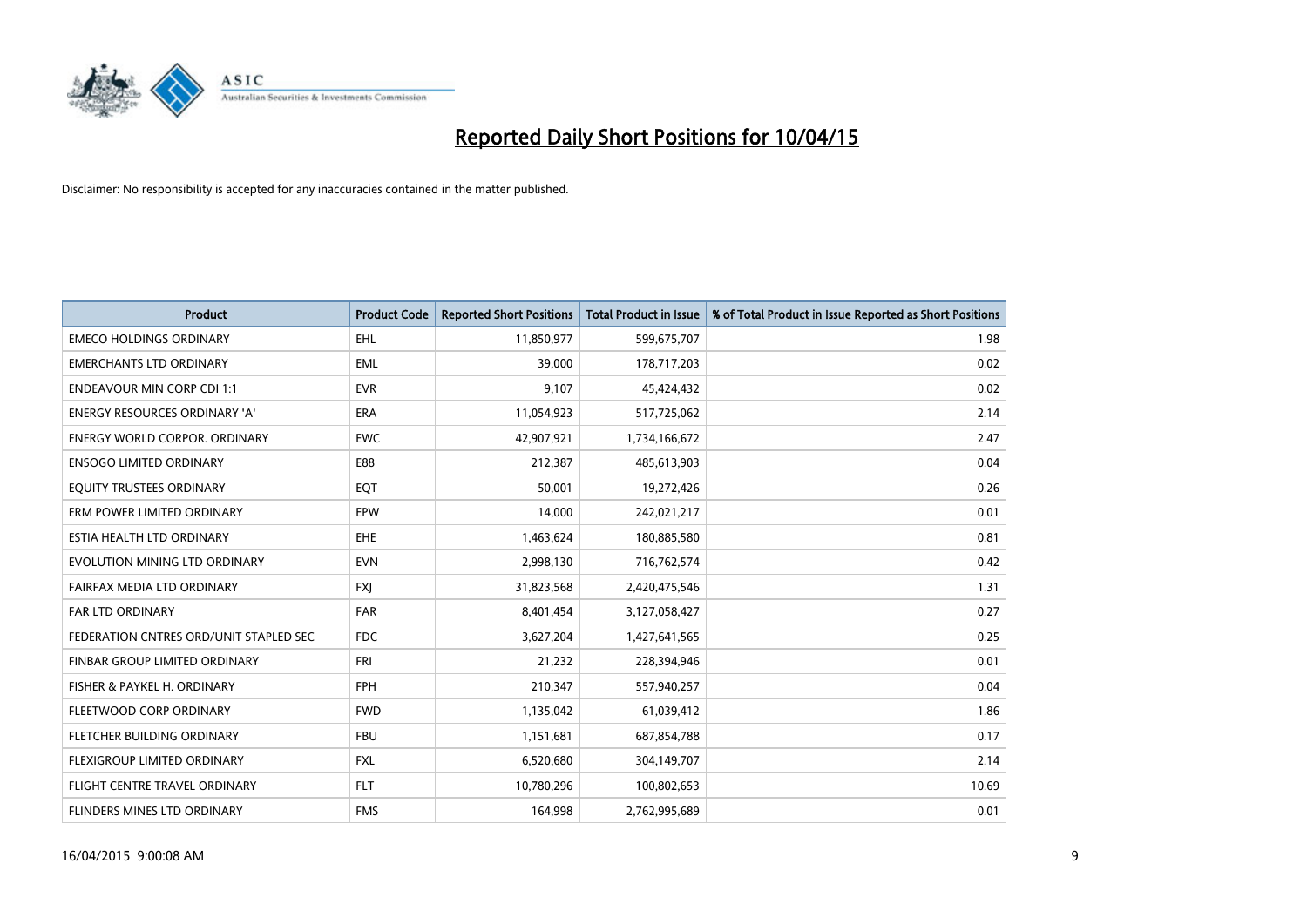

| <b>Product</b>                             | <b>Product Code</b> | <b>Reported Short Positions</b> | <b>Total Product in Issue</b> | % of Total Product in Issue Reported as Short Positions |
|--------------------------------------------|---------------------|---------------------------------|-------------------------------|---------------------------------------------------------|
| <b>FOCUS MINERALS LTD ORDINARY</b>         | <b>FML</b>          | 3,105,219                       | 9,137,375,877                 | 0.03                                                    |
| FOLKESTONE EDU TRUST UNITS                 | FET                 | 404,561                         | 244,378,866                   | 0.17                                                    |
| FONTERRA SHARE FUND ORDINARY UNITS         | <b>FSF</b>          | 147,255                         | 116,977,611                   | 0.13                                                    |
| FORTESCUE METALS GRP ORDINARY              | <b>FMG</b>          | 393,419,003                     | 3,113,798,151                 | 12.63                                                   |
| FREEDOM FOOD LTD ORDINARY                  | <b>FNP</b>          | 130,273                         | 153,356,329                   | 0.08                                                    |
| <b>G.U.D. HOLDINGS ORDINARY</b>            | GUD                 | 1,763,797                       | 70,939,492                    | 2.49                                                    |
| <b>G8 EDUCATION LIMITED ORDINARY</b>       | <b>GEM</b>          | 22,462,071                      | 359,151,207                   | 6.25                                                    |
| <b>GALAXY RESOURCES ORDINARY</b>           | GXY                 | 831,022                         | 1,064,783,990                 | 0.08                                                    |
| <b>GBST HOLDINGS ORDINARY</b>              | <b>GBT</b>          | 462,453                         | 66,561,725                    | 0.69                                                    |
| <b>GDI PROPERTY GRP STAPLED SECURITIES</b> | GDI                 | 1,334,855                       | 563,037,466                   | 0.24                                                    |
| <b>GENESIS ENERGY LTD ORDINARY</b>         | <b>GNE</b>          | 116,939                         | 1,000,000,000                 | 0.01                                                    |
| <b>GENETIC TECHNOLOGIES ORDINARY</b>       | <b>GTG</b>          | 21,027,750                      | 1,714,191,631                 | 1.23                                                    |
| <b>GENTRACK GROUP LTD ORDINARY</b>         | <b>GTK</b>          | 3,000                           | 72,699,510                    | 0.00                                                    |
| <b>GENWORTH MORTGAGE ORDINARY</b>          | <b>GMA</b>          | 16,369,726                      | 650,000,000                   | 2.52                                                    |
| <b>GINDALBIE METALS LTD ORDINARY</b>       | <b>GBG</b>          | 11,181,854                      | 1,495,448,025                 | 0.75                                                    |
| <b>GOLD ROAD RES LTD ORDINARY</b>          | GOR                 | 1,551,452                       | 594,881,822                   | 0.26                                                    |
| <b>GOODMAN GROUP STAPLED</b>               | <b>GMG</b>          | 7,701,894                       | 1,753,035,922                 | 0.44                                                    |
| <b>GPT GROUP STAPLED SEC.</b>              | <b>GPT</b>          | 9,634,327                       | 1,777,579,081                 | 0.54                                                    |
| <b>GPT METRO OFFICE FND UNITS</b>          | <b>GMF</b>          | 1,389,783                       | 127,600,500                   | 1.09                                                    |
| <b>GRAINCORP LIMITED A CLASS ORDINARY</b>  | <b>GNC</b>          | 12,038,686                      | 228,855,628                   | 5.26                                                    |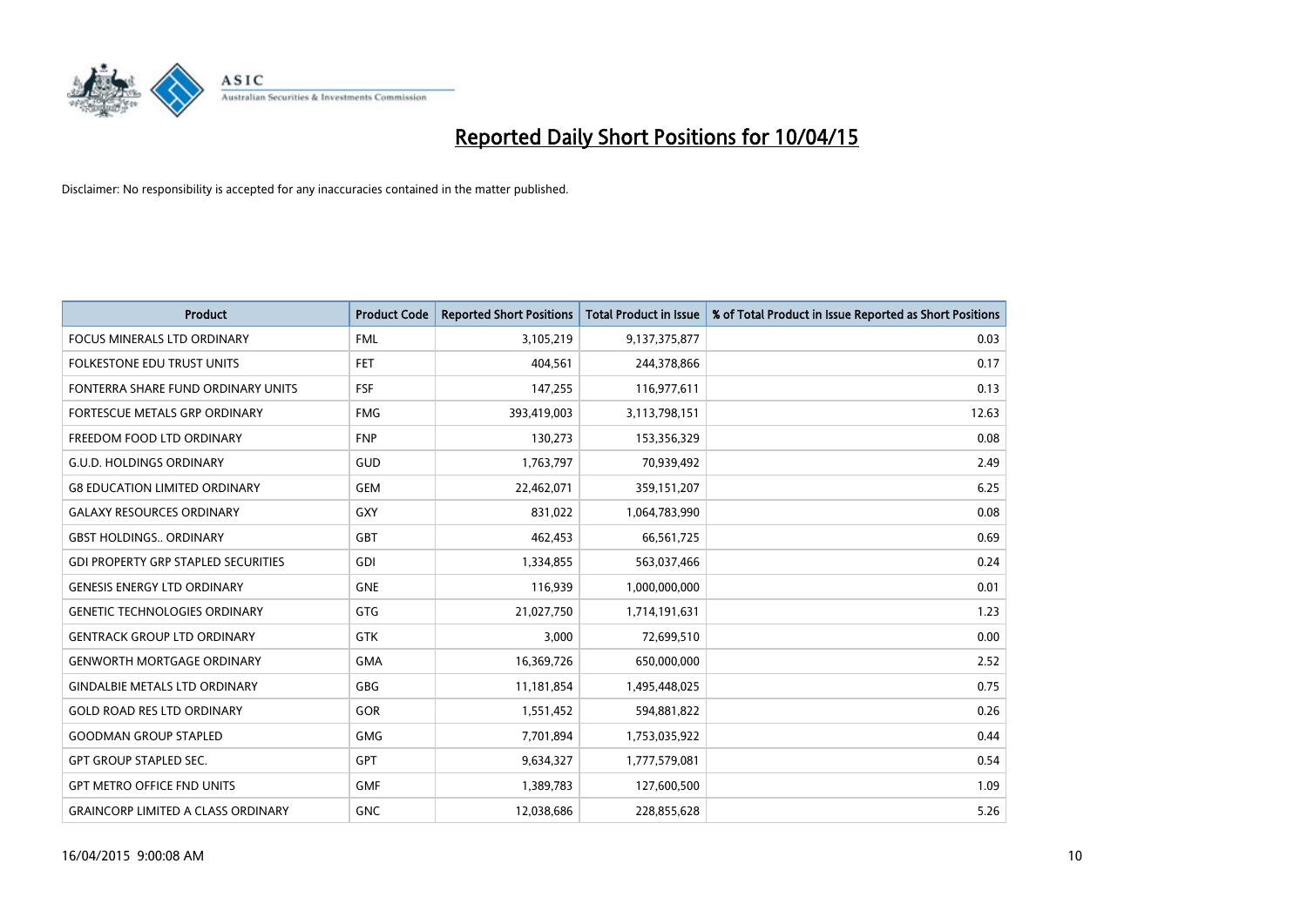

| <b>Product</b>                                   | <b>Product Code</b> | <b>Reported Short Positions</b> | <b>Total Product in Issue</b> | % of Total Product in Issue Reported as Short Positions |
|--------------------------------------------------|---------------------|---------------------------------|-------------------------------|---------------------------------------------------------|
| <b>GRANGE RESOURCES, ORDINARY</b>                | GRR                 | 2,804                           | 1,157,338,698                 | 0.00                                                    |
| <b>GREENCROSS LIMITED ORDINARY</b>               | <b>GXL</b>          | 1,545,547                       | 112,478,993                   | 1.37                                                    |
| <b>GREENLAND MIN EN LTD ORDINARY</b>             | GGG                 | 4,038,000                       | 683,080,555                   | 0.59                                                    |
| <b>GREENLAND MIN EN LTD RIGHTS 26-JUN-14</b>     | GGGR                | 3,842                           | 88,685,050                    | 0.00                                                    |
| <b>GROWTHPOINT PROPERTY ORD/UNIT STAPLED SEC</b> | GOZ                 | 745,359                         | 569,027,781                   | 0.13                                                    |
| <b>GRYPHON MINERALS LTD ORDINARY</b>             | GRY                 | 1,215,991                       | 401,290,987                   | 0.30                                                    |
| <b>GWA GROUP LTD ORDINARY</b>                    | <b>GWA</b>          | 15,272,373                      | 306,533,770                   | 4.98                                                    |
| HANSEN TECHNOLOGIES ORDINARY                     | <b>HSN</b>          | 298,611                         | 163,486,337                   | 0.18                                                    |
| <b>HARVEY NORMAN ORDINARY</b>                    | <b>HVN</b>          | 27,524,194                      | 1,110,603,911                 | 2.48                                                    |
| HEALTHSCOPE LIMITED. ORDINARY                    | <b>HSO</b>          | 5,287,002                       | 1,732,094,838                 | 0.31                                                    |
| <b>HENDERSON GROUP CDI 1:1</b>                   | <b>HGG</b>          | 1,963,630                       | 731,469,773                   | 0.27                                                    |
| HFA HOLDINGS LIMITED ORDINARY                    | <b>HFA</b>          | 308                             | 162,147,897                   | 0.00                                                    |
| <b>HIGHLANDS PACIFIC ORDINARY</b>                | <b>HIG</b>          | $\mathbf{1}$                    | 920,577,086                   | 0.00                                                    |
| HILLGROVE RES LTD ORDINARY                       | <b>HGO</b>          | 92,496                          | 147,798,623                   | 0.06                                                    |
| <b>HILLS LTD ORDINARY</b>                        | <b>HIL</b>          | 2,837,904                       | 231,985,526                   | 1.22                                                    |
| HORIZON OIL LIMITED ORDINARY                     | <b>HZN</b>          | 45,419,767                      | 1,301,981,265                 | 3.49                                                    |
| HOTEL PROPERTY STAPLED                           | <b>HPI</b>          | 372,069                         | 146,105,439                   | 0.25                                                    |
| HUNTER HALL GLOBAL ORDINARY                      | <b>HHV</b>          | 404,417                         | 217, 217, 148                 | 0.19                                                    |
| <b>ICAR ASIA LTD ORDINARY</b>                    | ICQ                 | 244,147                         | 218,592,707                   | 0.11                                                    |
| <b>IINET LIMITED ORDINARY</b>                    | <b>IIN</b>          | 4,170,574                       | 162,950,896                   | 2.56                                                    |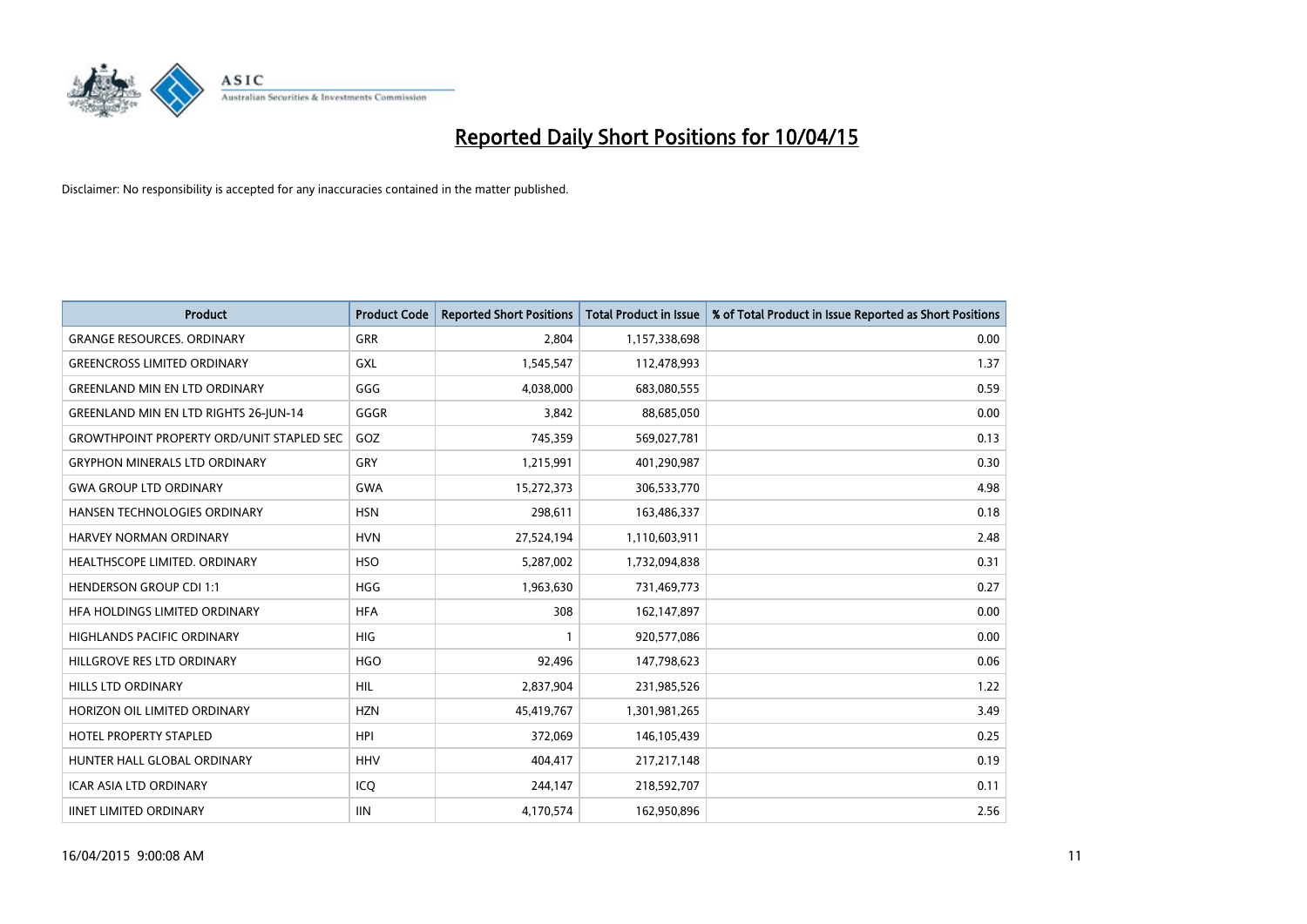

| <b>Product</b>                                | <b>Product Code</b> | <b>Reported Short Positions</b> | <b>Total Product in Issue</b> | % of Total Product in Issue Reported as Short Positions |
|-----------------------------------------------|---------------------|---------------------------------|-------------------------------|---------------------------------------------------------|
| <b>ILUKA RESOURCES ORDINARY</b>               | ILU                 | 34,931,022                      | 418,700,517                   | 8.34                                                    |
| <b>IMDEX LIMITED ORDINARY</b>                 | <b>IMD</b>          | 1,238,321                       | 216,203,136                   | 0.57                                                    |
| IMF BENTHAM LTD ORDINARY                      | <b>IMF</b>          | 3,818,818                       | 166,580,957                   | 2.29                                                    |
| <b>IMPEDIMED LIMITED ORDINARY</b>             | <b>IPD</b>          | 167,803                         | 293,202,840                   | 0.06                                                    |
| <b>INCITEC PIVOT ORDINARY</b>                 | IPL                 | 18,902,756                      | 1,675,621,466                 | 1.13                                                    |
| <b>INDEPENDENCE GROUP ORDINARY</b>            | <b>IGO</b>          | 2,920,522                       | 234,256,573                   | 1.25                                                    |
| <b>INDUSTRIA REIT STAPLED</b>                 | <b>IDR</b>          | 1,039,385                       | 125,000,001                   | 0.83                                                    |
| <b>INFIGEN ENERGY STAPLED SECURITIES</b>      | <b>IFN</b>          | 2,336,163                       | 767,887,581                   | 0.30                                                    |
| <b>INFOMEDIA LTD ORDINARY</b>                 | <b>IFM</b>          | 725,760                         | 307,987,687                   | 0.24                                                    |
| <b>INGENIA GROUP STAPLED SECURITIES</b>       | <b>INA</b>          | 19,131,011                      | 882,699,837                   | 2.17                                                    |
| <b>INSURANCE AUSTRALIA ORDINARY</b>           | <b>IAG</b>          | 16,461,959                      | 2,341,618,048                 | 0.70                                                    |
| <b>INTREPID MINES ORDINARY</b>                | IAU                 | 283,359                         | 369,869,196                   | 0.08                                                    |
| INTUERI EDU GRP LTD ORDINARY                  | <b>IQE</b>          | 196                             | 100,000,000                   | 0.00                                                    |
| <b>INVESTA OFFICE FUND STAPLED SECURITIES</b> | <b>IOF</b>          | 799,184                         | 614,047,458                   | 0.13                                                    |
| <b>INVOCARE LIMITED ORDINARY</b>              | <b>IVC</b>          | 4,219,963                       | 110,030,298                   | 3.84                                                    |
| <b>IOOF HOLDINGS LTD ORDINARY</b>             | IFL                 | 12,254,090                      | 300,133,752                   | 4.08                                                    |
| <b>IPH LIMITED ORDINARY</b>                   | <b>IPH</b>          | 573,718                         | 157,559,499                   | 0.36                                                    |
| <b>IPROPERTY GROUP LTD ORDINARY</b>           | <b>IPP</b>          | 4,570,596                       | 187, 378, 774                 | 2.44                                                    |
| <b>IRESS LIMITED ORDINARY</b>                 | <b>IRE</b>          | 5,714,438                       | 159,097,319                   | 3.59                                                    |
| <b>ISELECT LTD ORDINARY</b>                   | <b>ISU</b>          | 620,885                         | 261,489,894                   | 0.24                                                    |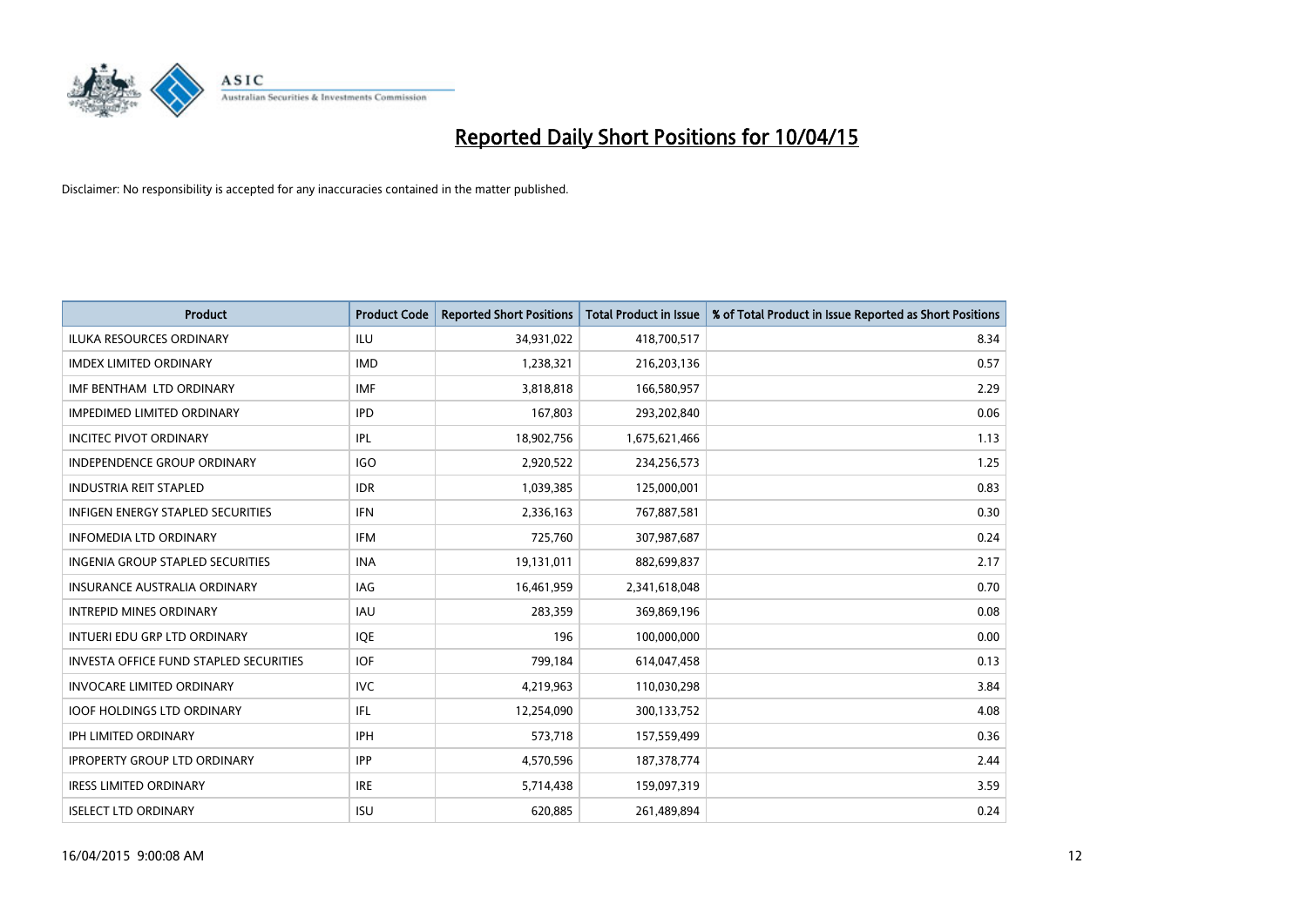

| Product                                         | <b>Product Code</b> | <b>Reported Short Positions</b> | <b>Total Product in Issue</b> | % of Total Product in Issue Reported as Short Positions |
|-------------------------------------------------|---------------------|---------------------------------|-------------------------------|---------------------------------------------------------|
| <b>ISENTIA GROUP LTD ORDINARY</b>               | <b>ISD</b>          | 75,111                          | 200,000,001                   | 0.04                                                    |
| <b>ISENTRIC LTD. ORDINARY</b>                   | ICU                 | 39,829                          | 134,703,703                   | 0.03                                                    |
| ISHS GLOBAL CONS ETF CDI 1:1                    | IXI                 | 29,643                          | 7,050,000                     | 0.42                                                    |
| ISHS MSCI HK ETF CDI 1:1                        | <b>IHK</b>          | 5,603                           | 134,775,000                   | 0.00                                                    |
| <b>JAMES HARDIE INDUST CHESS DEPOSITARY INT</b> | <b>IHX</b>          | 13,967,001                      | 445,680,673                   | 3.13                                                    |
| JAPARA HEALTHCARE LT ORDINARY                   | <b>IHC</b>          | 19,068,116                      | 263,046,592                   | 7.25                                                    |
| <b>JB HI-FI LIMITED ORDINARY</b>                | <b>JBH</b>          | 8,683,170                       | 98,981,083                    | 8.77                                                    |
| KAROON GAS AUSTRALIA ORDINARY                   | <b>KAR</b>          | 22,709,396                      | 246,621,832                   | 9.21                                                    |
| KATHMANDU HOLD LTD ORDINARY                     | <b>KMD</b>          | 12,222,020                      | 201,484,583                   | 6.07                                                    |
| <b>KBL MINING LIMITED ORDINARY</b>              | <b>KBL</b>          | 1,820                           | 495,765,509                   | 0.00                                                    |
| KINGSGATE CONSOLID. ORDINARY                    | <b>KCN</b>          | 16,233,449                      | 223,584,937                   | 7.26                                                    |
| KINGSROSE MINING LTD ORDINARY                   | <b>KRM</b>          | 803,334                         | 358,611,493                   | 0.22                                                    |
| <b>KOGI IRON LTD ORDINARY</b>                   | <b>KFE</b>          | 622,613                         | 376,669,836                   | 0.17                                                    |
| LEIGHTON HOLDINGS ORDINARY                      | LEI                 | 6,378,727                       | 338,503,563                   | 1.88                                                    |
| LEND LEASE GROUP UNIT/ORD STAPLED               | LLC                 | 2,104,729                       | 580,468,486                   | 0.36                                                    |
| LIFESTYLE COMMUNIT, ORDINARY                    | LIC                 | 25,001                          | 101,395,131                   | 0.02                                                    |
| LIQUEFIED NATURAL ORDINARY                      | <b>LNG</b>          | 15,189,449                      | 462,943,201                   | 3.28                                                    |
| LONESTAR RESO LTD ORDINARY                      | <b>LNR</b>          | 128,183                         | 752,187,211                   | 0.02                                                    |
| LYNAS CORPORATION ORDINARY                      | <b>LYC</b>          | 93,488,976                      | 3,371,002,400                 | 2.77                                                    |
| <b>M2 GRP LTD ORDINARY</b>                      | <b>MTU</b>          | 2,302,773                       | 182,371,728                   | 1.26                                                    |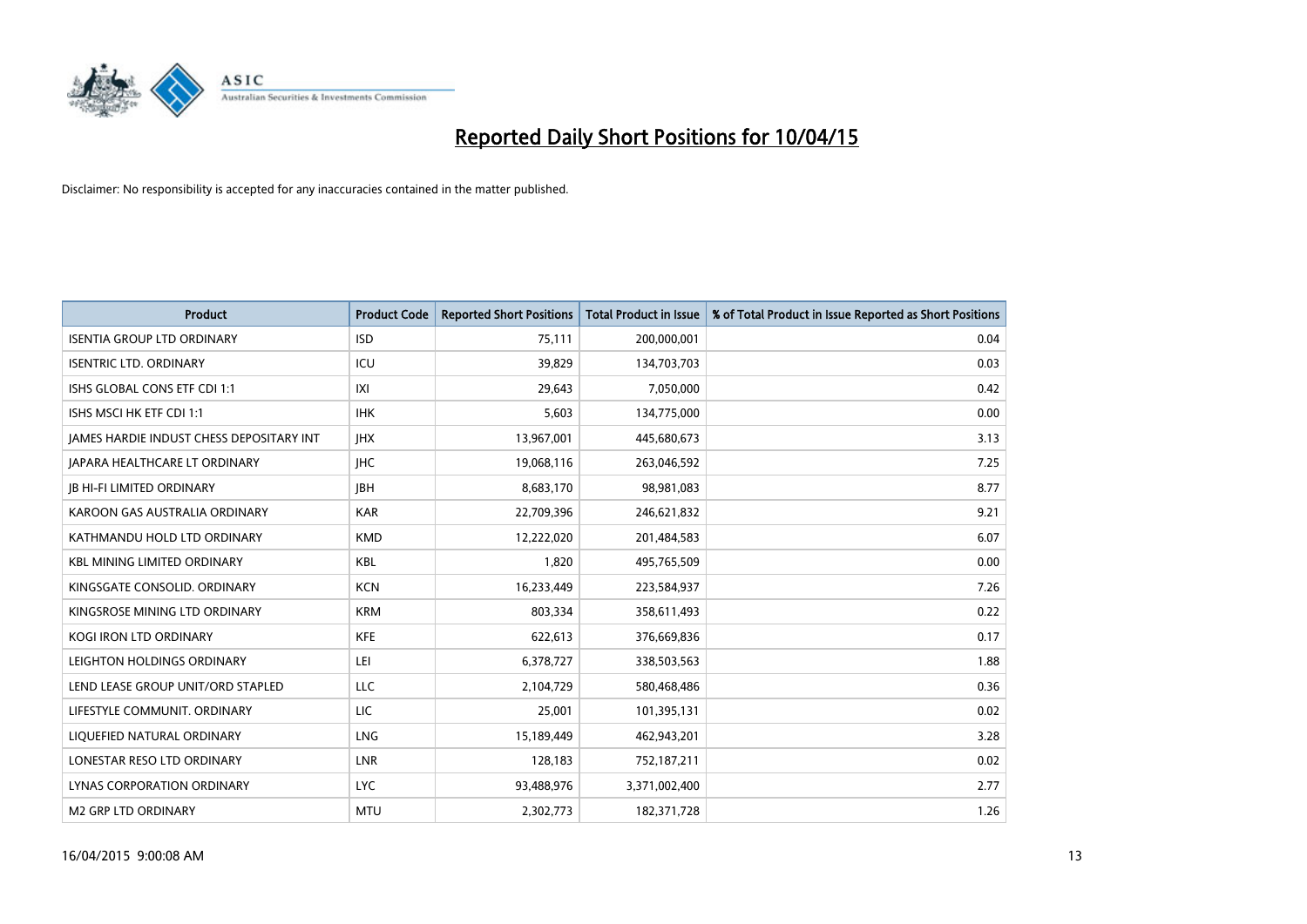

| <b>Product</b>                        | <b>Product Code</b> | <b>Reported Short Positions</b> | <b>Total Product in Issue</b> | % of Total Product in Issue Reported as Short Positions |
|---------------------------------------|---------------------|---------------------------------|-------------------------------|---------------------------------------------------------|
| <b>MACA LIMITED ORDINARY</b>          | <b>MLD</b>          | 1,562,928                       | 232,676,373                   | 0.67                                                    |
| <b>MACMAHON HOLDINGS ORDINARY</b>     | <b>MAH</b>          | 25,020                          | 1,261,699,966                 | 0.00                                                    |
| MACO ATLAS ROADS GRP ORDINARY STAPLED | <b>MOA</b>          | 13,203,482                      | 511,538,852                   | 2.58                                                    |
| MACQUARIE GROUP LTD ORDINARY          | <b>MOG</b>          | 745,890                         | 333,457,777                   | 0.22                                                    |
| MAGELLAN FIN GRP LTD ORDINARY         | <b>MFG</b>          | 1,559,687                       | 159,892,401                   | 0.98                                                    |
| MAGELLAN FLAGSHIP ORDINARY            | <b>MFF</b>          | 174,780                         | 368,126,131                   | 0.05                                                    |
| MANTRA GROUP LTD ORDINARY             | <b>MTR</b>          | 4,298,399                       | 266, 247, 723                 | 1.61                                                    |
| <b>MATRIX C &amp; E LTD ORDINARY</b>  | <b>MCE</b>          | 2,546,538                       | 94,555,428                    | 2.69                                                    |
| MAVERICK DRILLING ORDINARY            | <b>MAD</b>          | 8,742                           | 545,000,115                   | 0.00                                                    |
| <b>MAXITRANS INDUSTRIES ORDINARY</b>  | <b>MXI</b>          | 3,884                           | 185,075,653                   | 0.00                                                    |
| MAYNE PHARMA LTD ORDINARY             | <b>MYX</b>          | 13,157,570                      | 785,424,531                   | 1.68                                                    |
| MCMILLAN SHAKESPEARE ORDINARY         | <b>MMS</b>          | 223,531                         | 81,810,993                    | 0.27                                                    |
| MEDIBANK PRIVATE LTD ORDINARY         | <b>MPL</b>          | 29,206,842                      | 2,754,003,240                 | 1.06                                                    |
| MEDUSA MINING LTD ORDINARY            | <b>MML</b>          | 6,846,624                       | 207,794,301                   | 3.29                                                    |
| MELBOURNE IT LIMITED ORDINARY         | <b>MLB</b>          | 3,002                           | 92,944,392                    | 0.00                                                    |
| MERIDIAN ENERGY INSTALMENT RECEIPTS   | <b>MEZCA</b>        | 382,579                         | 1,255,413,626                 | 0.03                                                    |
| MESOBLAST LIMITED ORDINARY            | <b>MSB</b>          | 23,043,212                      | 324,441,029                   | 7.10                                                    |
| METALS X LIMITED ORDINARY             | <b>MLX</b>          | 9,382                           | 416,010,939                   | 0.00                                                    |
| METCASH LIMITED ORDINARY              | <b>MTS</b>          | 162,506,320                     | 928,357,876                   | 17.50                                                   |
| MIGHTY RIVER POWER ORDINARY           | <b>MYT</b>          | 1,707,919                       | 1,400,012,517                 | 0.12                                                    |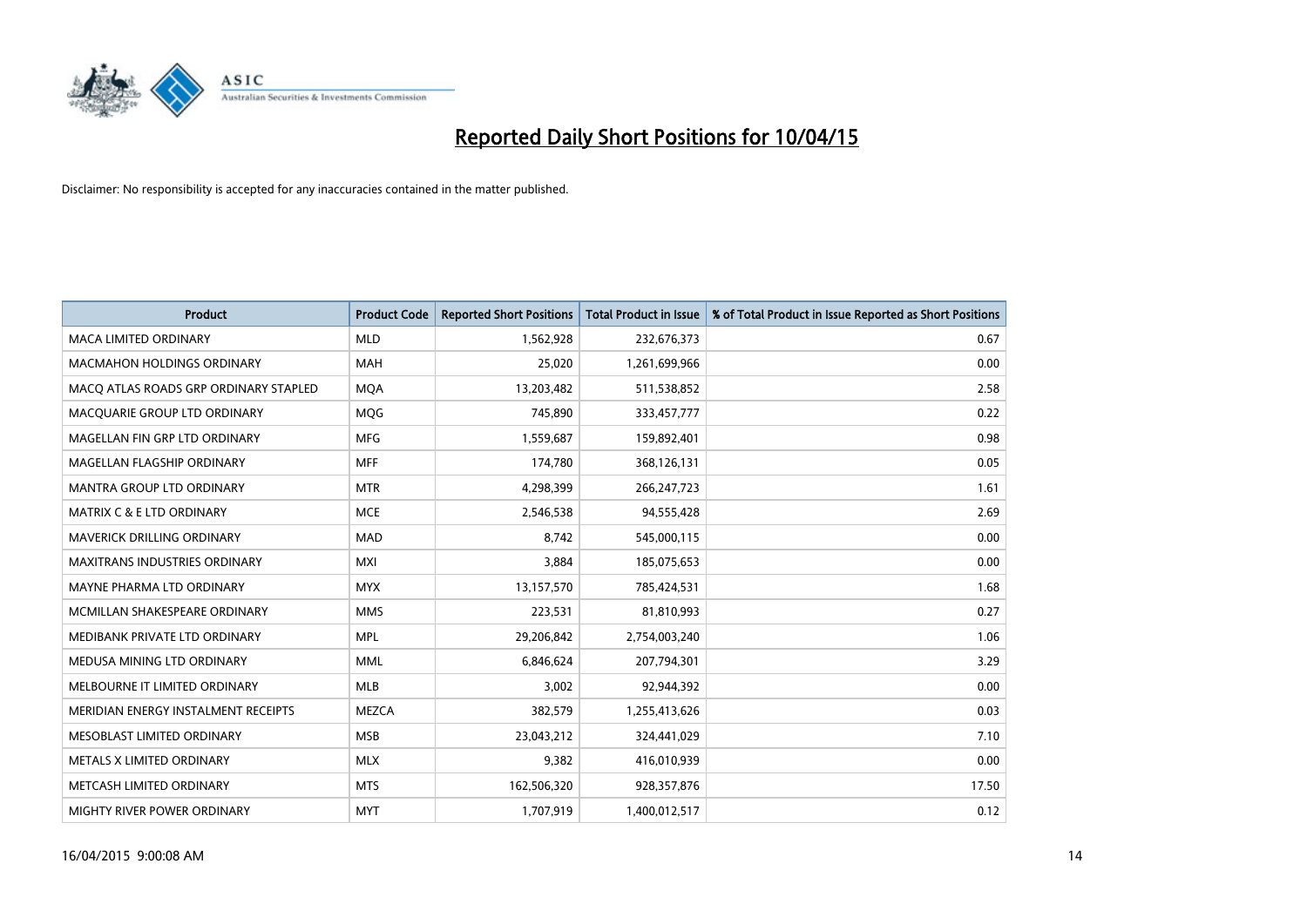

| <b>Product</b>                     | <b>Product Code</b> | <b>Reported Short Positions</b> | <b>Total Product in Issue</b> | % of Total Product in Issue Reported as Short Positions |
|------------------------------------|---------------------|---------------------------------|-------------------------------|---------------------------------------------------------|
| MINCOR RESOURCES NL ORDINARY       | <b>MCR</b>          | 81,234                          | 188,238,274                   | 0.04                                                    |
| MINERAL DEPOSITS ORDINARY          | <b>MDL</b>          | 224,793                         | 103,676,341                   | 0.22                                                    |
| MINERAL RESOURCES, ORDINARY        | <b>MIN</b>          | 24,723,657                      | 187,270,274                   | 13.20                                                   |
| MIRABELA NICKEL LTD ORDINARY       | <b>MBN</b>          | 2,012,125                       | 929,710,216                   | 0.22                                                    |
| MIRVAC GROUP STAPLED SECURITIES    | <b>MGR</b>          | 2,806,620                       | 3,697,620,317                 | 0.08                                                    |
| <b>MMAOFFSHOR ORDINARY</b>         | <b>MRM</b>          | 35,498,848                      | 371,219,785                   | 9.56                                                    |
| MOLOPO ENERGY LTD ORDINARY         | <b>MPO</b>          | 46,833                          | 248,869,398                   | 0.02                                                    |
| MONADELPHOUS GROUP ORDINARY        | <b>MND</b>          | 12,887,654                      | 93,194,159                    | 13.83                                                   |
| MONASH IVF GROUP LTD ORDINARY      | <b>MVF</b>          | 1,143,016                       | 231,081,089                   | 0.49                                                    |
| <b>MONEY3 CORPORATION ORDINARY</b> | <b>MNY</b>          | 120,995                         | 128,383,729                   | 0.09                                                    |
| MORTGAGE CHOICE LTD ORDINARY       | MOC                 | 136,808                         | 124,216,248                   | 0.11                                                    |
| <b>MOUNT GIBSON IRON ORDINARY</b>  | <b>MGX</b>          | 88,683,084                      | 1,090,805,085                 | 8.13                                                    |
| MULTIPLEX SITES SITES              | <b>MXUPA</b>        | 2,314                           | 4,500,000                     | 0.05                                                    |
| MYER HOLDINGS LTD ORDINARY         | <b>MYR</b>          | 110,264,864                     | 585,689,551                   | 18.83                                                   |
| <b>MYSTATE LIMITED ORDINARY</b>    | <b>MYS</b>          | 3,258                           | 87,283,417                    | 0.00                                                    |
| NANOSONICS LIMITED ORDINARY        | <b>NAN</b>          | 1,771,421                       | 281,339,223                   | 0.63                                                    |
| NATIONAL AUST. BANK ORDINARY       | <b>NAB</b>          | 14,491,009                      | 2,421,112,169                 | 0.60                                                    |
| NATIONAL STORAGE STAPLED           | <b>NSR</b>          | 2,904,920                       | 334,456,409                   | 0.87                                                    |
| NAVITAS LIMITED ORDINARY           | <b>NVT</b>          | 4,326,787                       | 376,330,968                   | 1.15                                                    |
| NEARMAP LTD ORDINARY               | <b>NEA</b>          | 2,128,939                       | 351,696,101                   | 0.61                                                    |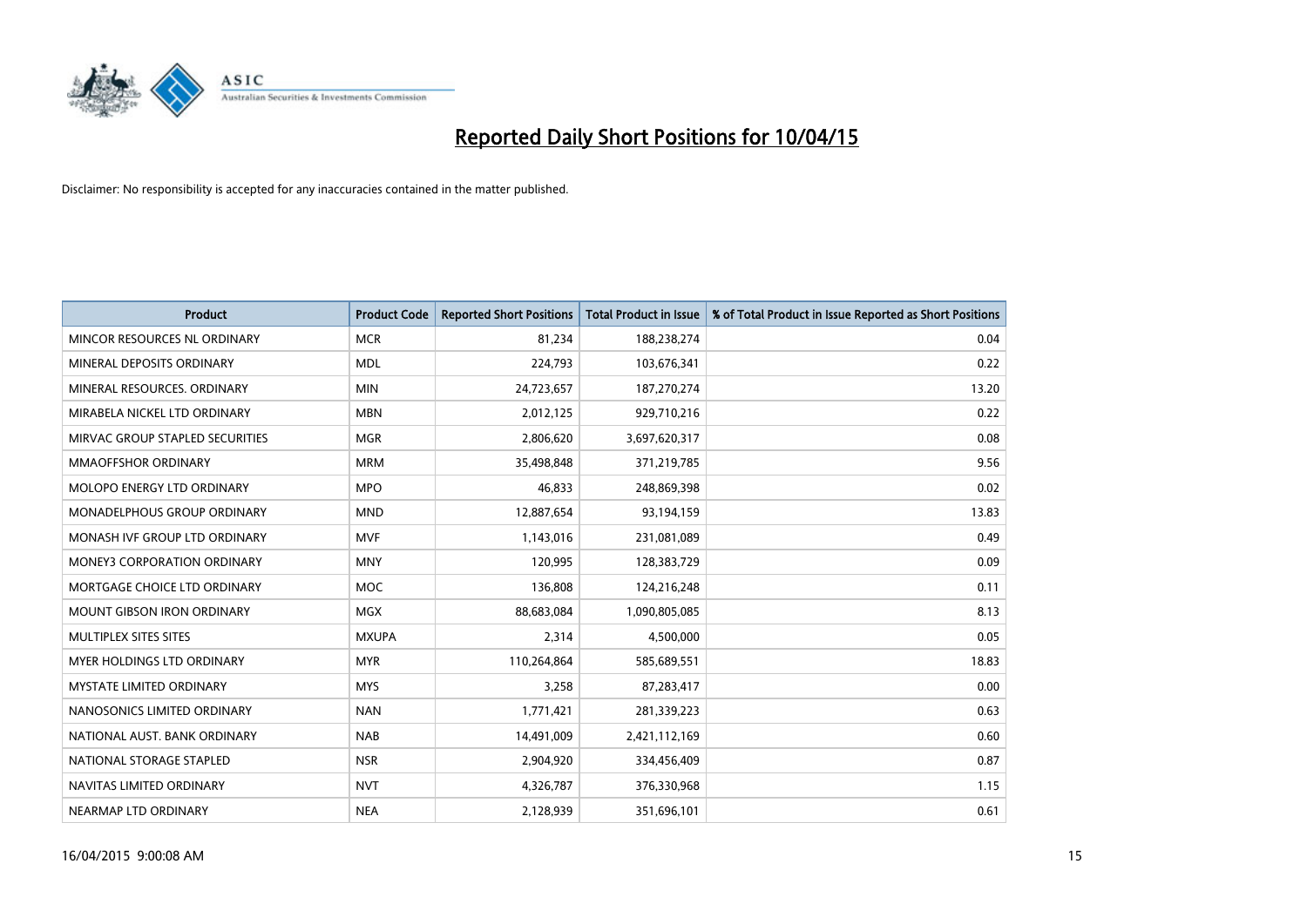

| <b>Product</b>                         | <b>Product Code</b> | <b>Reported Short Positions</b> | <b>Total Product in Issue</b> | % of Total Product in Issue Reported as Short Positions |
|----------------------------------------|---------------------|---------------------------------|-------------------------------|---------------------------------------------------------|
| NEON ENERGY LIMITED ORDINARY           | <b>NEN</b>          | 13,245                          | 558,149,678                   | 0.00                                                    |
| NEW HOPE CORPORATION ORDINARY          | <b>NHC</b>          | 881,023                         | 830,999,449                   | 0.11                                                    |
| NEWCREST MINING ORDINARY               | <b>NCM</b>          | 7,119,922                       | 766,510,971                   | 0.93                                                    |
| NEWS CORP A NON-VOTING CDI             | <b>NWSLV</b>        | 335                             | 2,386,882                     | 0.01                                                    |
| NEWS CORP B VOTING CDI                 | <b>NWS</b>          | 1,956,712                       | 45,026,902                    | 4.35                                                    |
| NEWSAT LIMITED ORDINARY                | <b>NWT</b>          | 1,136,958                       | 643,874,841                   | 0.18                                                    |
| NEXTDC LIMITED ORDINARY                | <b>NXT</b>          | 14,630,184                      | 193,450,200                   | 7.56                                                    |
| NEXUS ENERGY LIMITED ORDINARY          | <b>NXS</b>          | 58,176                          | 1,330,219,459                 | 0.00                                                    |
| NIB HOLDINGS LIMITED ORDINARY          | <b>NHF</b>          | 2,883,186                       | 439,004,182                   | 0.66                                                    |
| NINE ENTERTAINMENT ORDINARY            | <b>NEC</b>          | 32,149,020                      | 940,295,023                   | 3.42                                                    |
| NOBLE MINERAL RES ORDINARY             | <b>NMG</b>          | 2,365,726                       | 666,397,952                   | 0.36                                                    |
| NORTHERN IRON LTD ORDINARY             | <b>NFE</b>          | 10,000                          | 484,405,314                   | 0.00                                                    |
| NORTHERN STAR ORDINARY                 | <b>NST</b>          | 34,748,883                      | 592,660,880                   | 5.86                                                    |
| NOVION PROPERTY GRP STAPLED SECURITIES | <b>NVN</b>          | 65,509,978                      | 3,077,214,058                 | 2.13                                                    |
| NOVOGEN LIMITED ORDINARY               | <b>NRT</b>          | 384,592                         | 260,694,150                   | 0.15                                                    |
| NRW HOLDINGS LIMITED ORDINARY          | <b>NWH</b>          | 20,839,238                      | 278,888,011                   | 7.47                                                    |
| NUFARM LIMITED ORDINARY                | <b>NUF</b>          | 4,756,265                       | 264,948,132                   | 1.80                                                    |
| NUPLEX INDUSTRIES ORDINARY             | <b>NPX</b>          | 1,000                           | 198,125,827                   | 0.00                                                    |
| OCEANAGOLD CORP. CHESS DEPOSITARY INT  | <b>OGC</b>          | 1,076,617                       | 303,459,668                   | 0.35                                                    |
| OIL SEARCH LTD ORDINARY                | OSH                 | 16,343,584                      | 1,522,692,587                 | 1.07                                                    |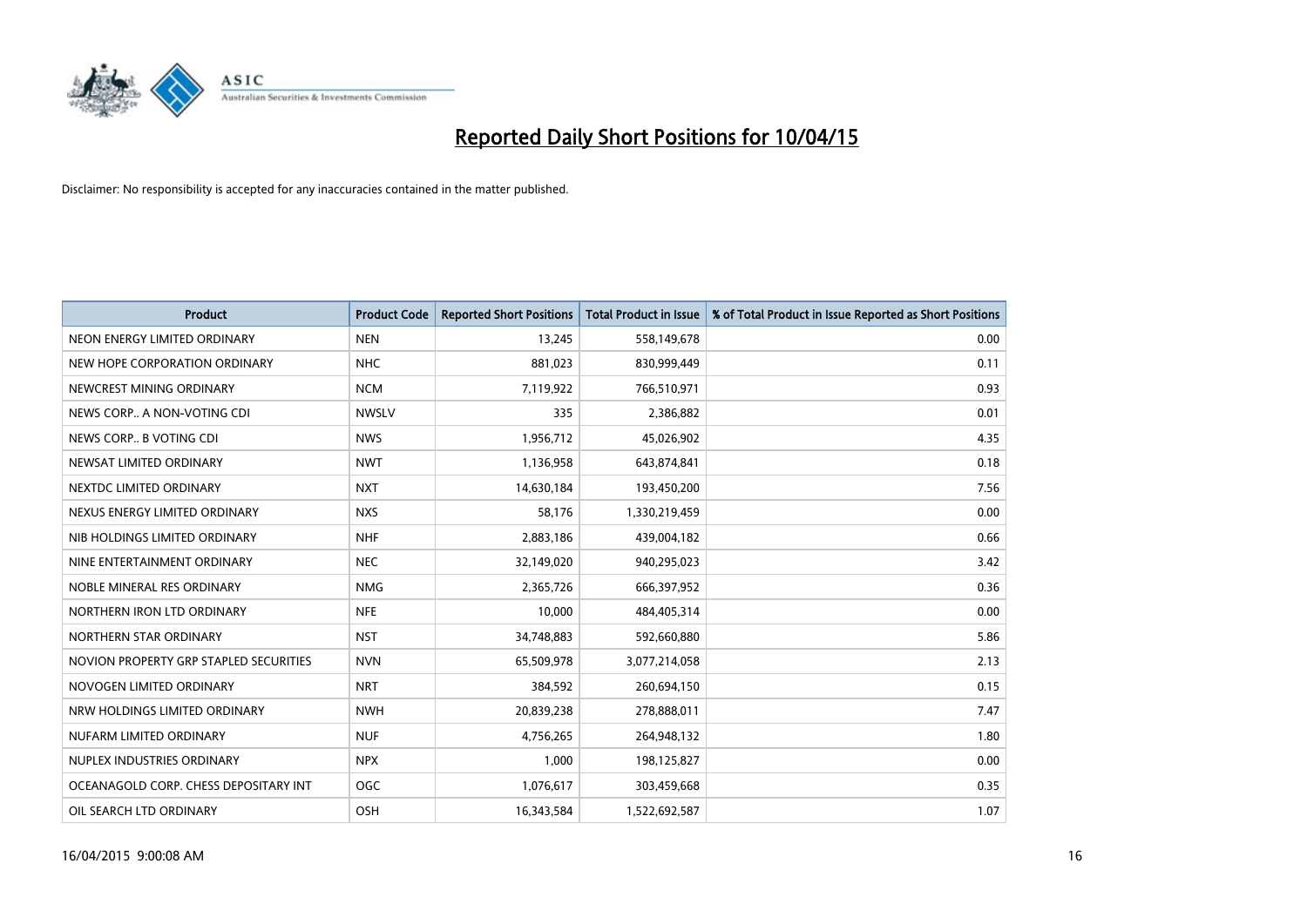

| <b>Product</b>                | <b>Product Code</b> | <b>Reported Short Positions</b> | <b>Total Product in Issue</b> | % of Total Product in Issue Reported as Short Positions |
|-------------------------------|---------------------|---------------------------------|-------------------------------|---------------------------------------------------------|
| OM HOLDINGS LIMITED ORDINARY  | OMH                 | 861                             | 733,423,337                   | 0.00                                                    |
| OOH!MEDIA LIMITED ORDINARY    | OML                 | 1,158,287                       | 149,882,534                   | 0.77                                                    |
| ORICA LIMITED ORDINARY        | ORI                 | 46,111,419                      | 372,743,291                   | 12.37                                                   |
| ORIGIN ENERGY ORDINARY        | <b>ORG</b>          | 8,384,932                       | 1,109,561,867                 | 0.76                                                    |
| OROCOBRE LIMITED ORDINARY     | <b>ORE</b>          | 3,851,933                       | 151,653,677                   | 2.54                                                    |
| ORORA LIMITED ORDINARY        | <b>ORA</b>          | 2,503,637                       | 1,206,684,923                 | 0.21                                                    |
| OROTONGROUP LIMITED ORDINARY  | <b>ORL</b>          | 144,928                         | 40,880,902                    | 0.35                                                    |
| OTTO ENERGY LIMITED ORDINARY  | OEL                 | 378,001                         | 1,164,290,071                 | 0.03                                                    |
| <b>OZ MINERALS ORDINARY</b>   | OZL                 | 6,325,976                       | 303,470,022                   | 2.08                                                    |
| OZFOREX GROUP LTD ORDINARY    | <b>OFX</b>          | 11,673,033                      | 240,000,000                   | 4.86                                                    |
| PACIFIC BRANDS ORDINARY       | <b>PBG</b>          | 77,358,944                      | 917,226,291                   | 8.43                                                    |
| PACIFIC SMILES GRP ORDINARY   | <b>PSQ</b>          | 133,000                         | 151,993,395                   | 0.09                                                    |
| PACT GROUP HLDGS LTD ORDINARY | PGH                 | 1,709,678                       | 294,145,019                   | 0.58                                                    |
| PALADIN ENERGY LTD ORDINARY   | <b>PDN</b>          | 89,853,868                      | 1,666,927,668                 | 5.39                                                    |
| PANAUST LIMITED ORDINARY      | <b>PNA</b>          | 6,109,421                       | 647,862,526                   | 0.94                                                    |
| PANORAMIC RESOURCES ORDINARY  | PAN                 | 3,092,835                       | 321,424,015                   | 0.96                                                    |
| PANTERRA GOLD LTD ORDINARY    | PGI                 | 1                               | 84,812,720                    | 0.00                                                    |
| PAPERLINX LIMITED ORDINARY    | <b>PPX</b>          | 57,788                          | 665, 181, 261                 | 0.01                                                    |
| PATTIES FOODS LTD ORDINARY    | PFL                 | 157                             | 139,234,153                   | 0.00                                                    |
| PEET LIMITED ORDINARY         | <b>PPC</b>          | 16,827                          | 484,853,684                   | 0.00                                                    |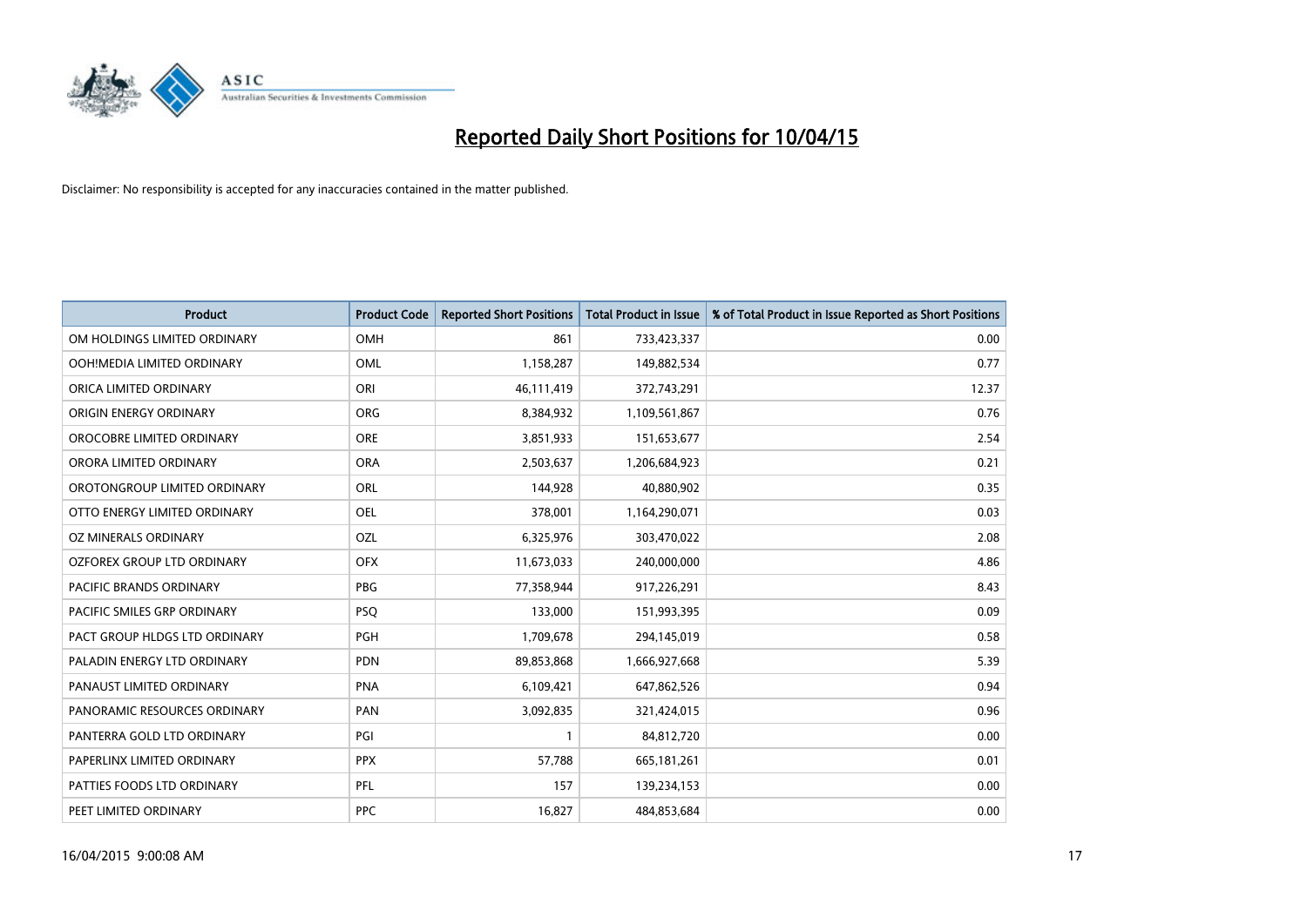

| <b>Product</b>                    | <b>Product Code</b> | <b>Reported Short Positions</b> | <b>Total Product in Issue</b> | % of Total Product in Issue Reported as Short Positions |
|-----------------------------------|---------------------|---------------------------------|-------------------------------|---------------------------------------------------------|
| PENINSULA ENERGY LTD ORDINARY     | <b>PEN</b>          | 1                               | 6,906,810,221                 | 0.00                                                    |
| PERPETUAL LIMITED ORDINARY        | PPT                 | 1,035,752                       | 46,574,426                    | 2.22                                                    |
| PERSEUS MINING LTD ORDINARY       | <b>PRU</b>          | 22,992,967                      | 526,656,401                   | 4.37                                                    |
| PHARMAXIS LTD ORDINARY            | <b>PXS</b>          | 8,779                           | 311,985,022                   | 0.00                                                    |
| PLATINUM ASSET ORDINARY           | <b>PTM</b>          | 2,762,307                       | 584,652,029                   | 0.47                                                    |
| PLATINUM AUSTRALIA ORDINARY       | <b>PLA</b>          | 836,127                         | 504,968,043                   | 0.17                                                    |
| PLATINUM CAPITAL LTD ORDINARY     | <b>PMC</b>          | 258,775                         | 233,325,987                   | 0.11                                                    |
| PMP LIMITED ORDINARY              | <b>PMP</b>          | 27,581                          | 323,781,124                   | 0.01                                                    |
| POSEIDON NICK LTD ORDINARY        | <b>POS</b>          | 1,300,460                       | 683,588,322                   | 0.19                                                    |
| PRANA BIOTECHNOLOGY ORDINARY      | PBT                 | 4,007,860                       | 527,107,470                   | 0.76                                                    |
| PREMIER INVESTMENTS ORDINARY      | <b>PMV</b>          | 397,019                         | 156,100,075                   | 0.25                                                    |
| PRIMARY HEALTH CARE ORDINARY      | <b>PRY</b>          | 55,530,528                      | 512,130,550                   | 10.84                                                   |
| PRIME MEDIA GRP LTD ORDINARY      | <b>PRT</b>          | 916,162                         | 366,330,303                   | 0.25                                                    |
| PROGRAMMED ORDINARY               | <b>PRG</b>          | 608,830                         | 118,667,178                   | 0.51                                                    |
| PROMESA LIMITED ORDINARY          | <b>PRA</b>          | 10,398,713                      | 384,412,465                   | 2.71                                                    |
| <b>QANTAS AIRWAYS ORDINARY</b>    | QAN                 | 1,168,449                       | 2,196,330,250                 | 0.05                                                    |
| OBE INSURANCE GROUP ORDINARY      | QBE                 | 16,102,043                      | 1,364,945,301                 | 1.18                                                    |
| <b>OUBE HOLDINGS LTD ORDINARY</b> | <b>QUB</b>          | 2,587,176                       | 1,054,428,076                 | 0.25                                                    |
| QUICKSTEP HOLDINGS ORDINARY       | OHL                 | 50,000                          | 397,873,501                   | 0.01                                                    |
| RAMELIUS RESOURCES ORDINARY       | <b>RMS</b>          | 500                             | 468,975,107                   | 0.00                                                    |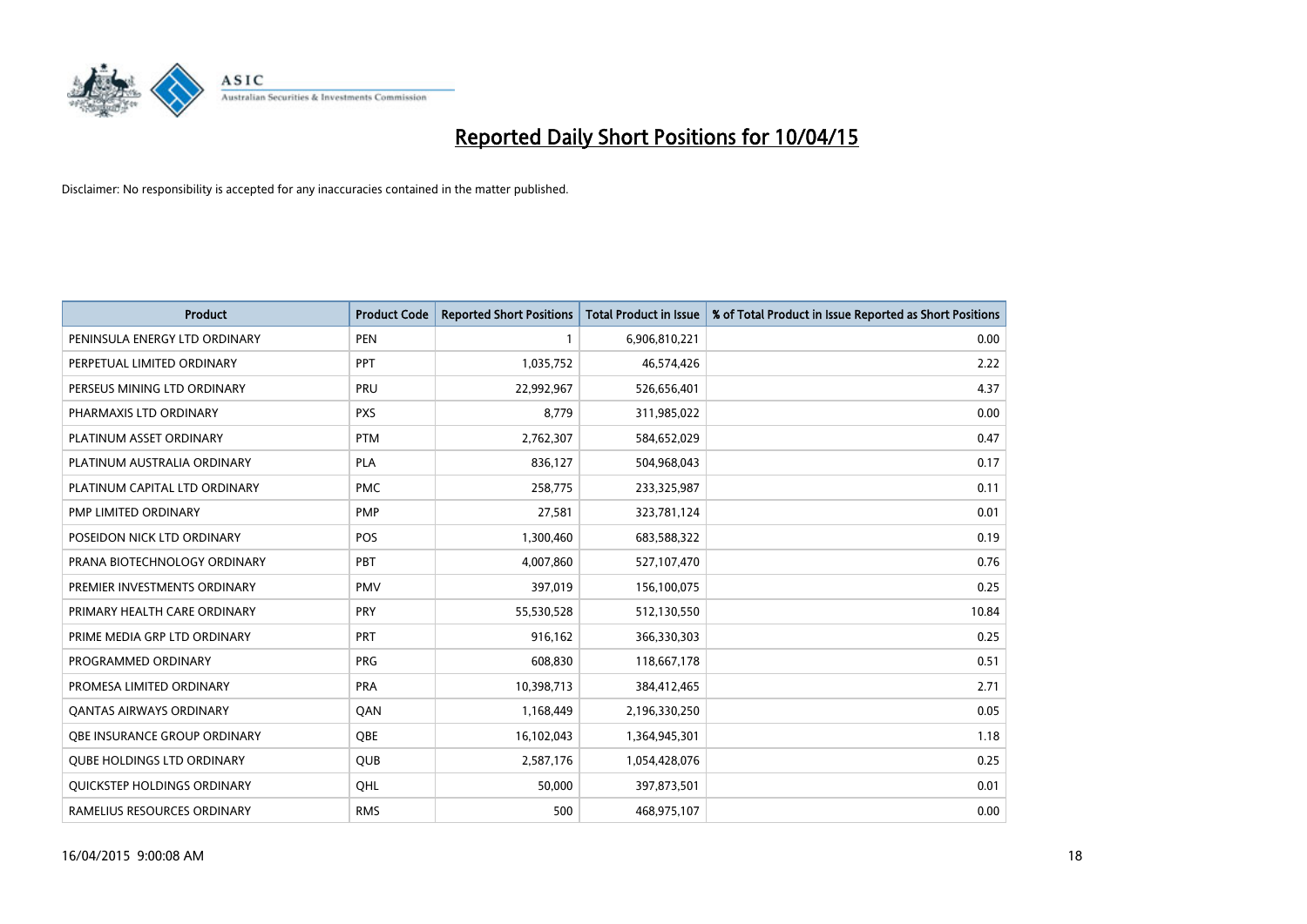

| <b>Product</b>                      | <b>Product Code</b> | <b>Reported Short Positions</b> | <b>Total Product in Issue</b> | % of Total Product in Issue Reported as Short Positions |
|-------------------------------------|---------------------|---------------------------------|-------------------------------|---------------------------------------------------------|
| RAMSAY HEALTH CARE ORDINARY         | <b>RHC</b>          | 610,978                         | 202,081,252                   | 0.30                                                    |
| RCG CORPORATION LTD ORDINARY        | <b>RCG</b>          | 1,024,443                       | 304,342,911                   | 0.34                                                    |
| <b>RCR TOMLINSON ORDINARY</b>       | <b>RCR</b>          | 568,235                         | 138,745,453                   | 0.41                                                    |
| <b>REA GROUP ORDINARY</b>           | <b>REA</b>          | 2,096,416                       | 131,714,699                   | 1.59                                                    |
| RECALL HOLDINGS LTD ORDINARY        | <b>REC</b>          | 396,045                         | 313,674,711                   | 0.13                                                    |
| <b>RECKON LIMITED ORDINARY</b>      | <b>RKN</b>          | 1,453,690                       | 112,084,762                   | 1.30                                                    |
| <b>RED 5 LIMITED ORDINARY</b>       | <b>RED</b>          | 174,739                         | 759,451,008                   | 0.02                                                    |
| RED FORK ENERGY ORDINARY            | <b>RFE</b>          | 112,160                         | 501,051,719                   | 0.02                                                    |
| REDBANK ENERGY LTD ORDINARY         | <b>AEI</b>          | 13                              | 786,287                       | 0.00                                                    |
| <b>REGIONAL EXPRESS ORDINARY</b>    | <b>REX</b>          | 26,063                          | 110,154,375                   | 0.02                                                    |
| REGIS HEALTHCARE LTD ORDINARY       | <b>REG</b>          | 652,836                         | 300, 345, 797                 | 0.22                                                    |
| REGIS RESOURCES ORDINARY            | <b>RRL</b>          | 30,339,062                      | 499,781,595                   | 6.07                                                    |
| RESMED INC CDI 10:1                 | <b>RMD</b>          | 3,505,405                       | 1,403,838,170                 | 0.25                                                    |
| RESOLUTE MINING ORDINARY            | <b>RSG</b>          | 9,981,631                       | 641,189,223                   | 1.56                                                    |
| <b>RESOURCE GENERATION ORDINARY</b> | <b>RES</b>          | $\mathbf{1}$                    | 581,380,338                   | 0.00                                                    |
| RETAIL FOOD GROUP ORDINARY          | <b>RFG</b>          | 4,387,199                       | 161,055,966                   | 2.72                                                    |
| REX MINERALS LIMITED ORDINARY       | <b>RXM</b>          | 718,032                         | 220,519,784                   | 0.33                                                    |
| RIDLEY CORPORATION ORDINARY         | RIC.                | 18,396                          | 307,817,071                   | 0.01                                                    |
| RIO TINTO LIMITED ORDINARY          | <b>RIO</b>          | 3,992,600                       | 435,758,720                   | 0.92                                                    |
| RNY PROPERTY TRUST UNITS            | <b>RNY</b>          | 1,000                           | 263,413,889                   | 0.00                                                    |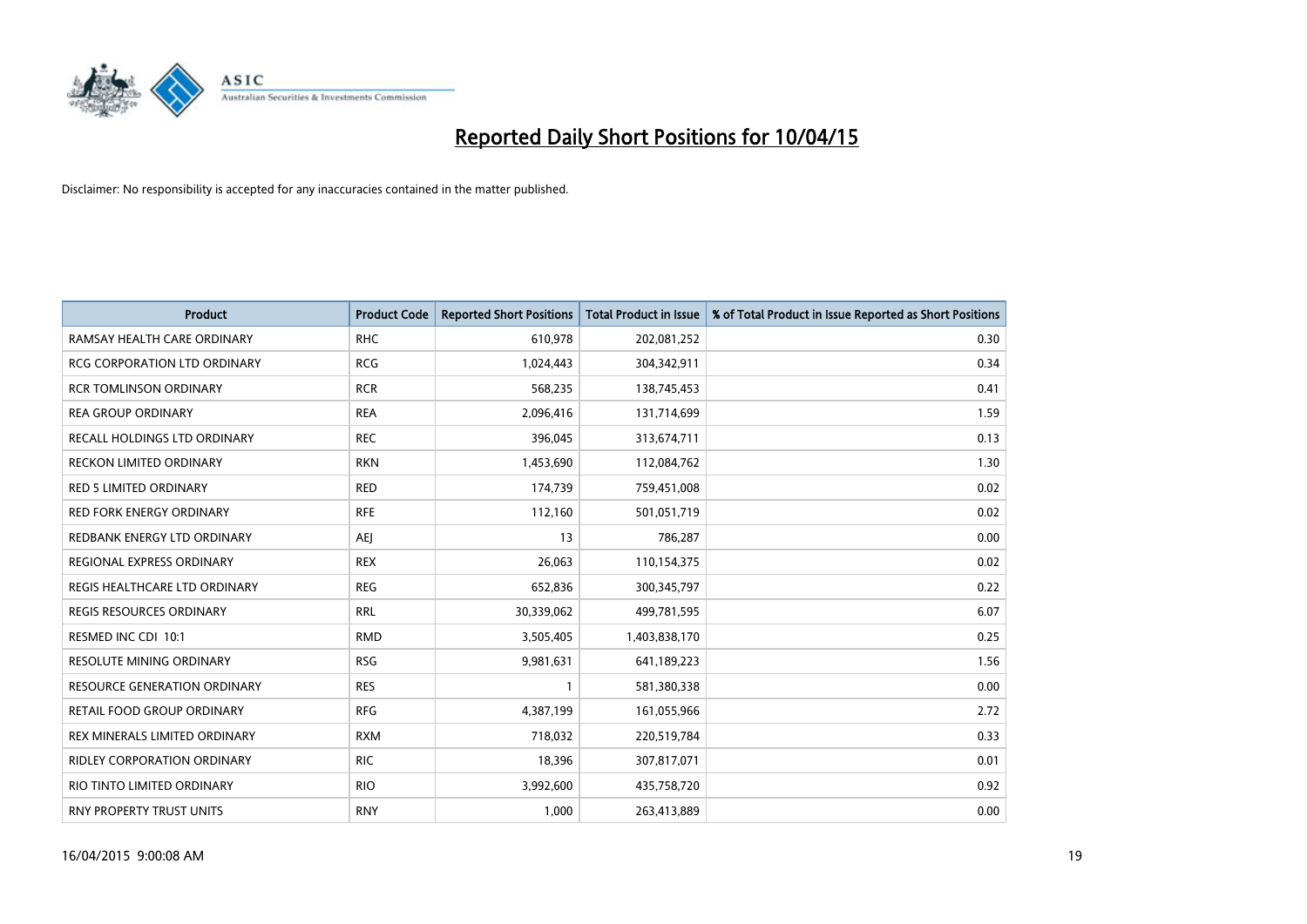

| <b>Product</b>                        | <b>Product Code</b> | <b>Reported Short Positions</b> | <b>Total Product in Issue</b> | % of Total Product in Issue Reported as Short Positions |
|---------------------------------------|---------------------|---------------------------------|-------------------------------|---------------------------------------------------------|
| <b>ROX RESOURCES ORDINARY</b>         | <b>RXL</b>          | 5,523,255                       | 850,540,095                   | 0.65                                                    |
| ROYAL WOLF HOLDINGS ORDINARY          | <b>RWH</b>          | 186,030                         | 100,387,052                   | 0.19                                                    |
| SAI GLOBAL LIMITED ORDINARY           | SAI                 | 662,882                         | 211,761,727                   | 0.31                                                    |
| SALMAT LIMITED ORDINARY               | <b>SLM</b>          | 11,073                          | 159,812,799                   | 0.01                                                    |
| SAMSON OIL & GAS LTD ORDINARY         | SSN                 | 466,800                         | 2,837,782,022                 | 0.02                                                    |
| SANDFIRE RESOURCES ORDINARY           | <b>SFR</b>          | 316,010                         | 156,428,011                   | 0.20                                                    |
| SANTOS LTD ORDINARY                   | <b>STO</b>          | 35,402,733                      | 1,002,289,426                 | 3.53                                                    |
| SARACEN MINERAL ORDINARY              | SAR                 | 4,444,016                       | 792,784,738                   | 0.56                                                    |
| SCA PROPERTY GROUP STAPLED SECURITIES | <b>SCP</b>          | 16,883,072                      | 650,839,582                   | 2.59                                                    |
| <b>SCENTRE GRP STAPLED</b>            | <b>SCG</b>          | 10,469,298                      | 5,324,296,678                 | 0.20                                                    |
| SEDGMAN LIMITED ORDINARY              | SDM                 | 543,805                         | 227,059,277                   | 0.24                                                    |
| <b>SEEK LIMITED ORDINARY</b>          | <b>SEK</b>          | 13,765,919                      | 344,076,965                   | 4.00                                                    |
| SELECT HARVESTS ORDINARY              | SHV                 | 1,193,989                       | 70,940,874                    | 1.68                                                    |
| SENEX ENERGY LIMITED ORDINARY         | SXY                 | 92,762,947                      | 1,149,657,377                 | 8.07                                                    |
| SEVEN GROUP HOLDINGS ORDINARY         | <b>SVW</b>          | 7,467,096                       | 296,260,281                   | 2.52                                                    |
| SEVEN WEST MEDIA LTD ORDINARY         | SWM                 | 44,620,178                      | 999,160,872                   | 4.47                                                    |
| SHINE CORPORATE ORDINARY              | SHJ                 | 393,393                         | 172,400,081                   | 0.23                                                    |
| SIGMA PHARMACEUTICAL ORDINARY         | <b>SIP</b>          | 12,091,726                      | 1,093,424,867                 | 1.11                                                    |
| SILEX SYSTEMS ORDINARY                | <b>SLX</b>          | 4,803,427                       | 170,467,339                   | 2.82                                                    |
| SILVER CHEF LIMITED ORDINARY          | SIV                 | 25,000                          | 30,917,235                    | 0.08                                                    |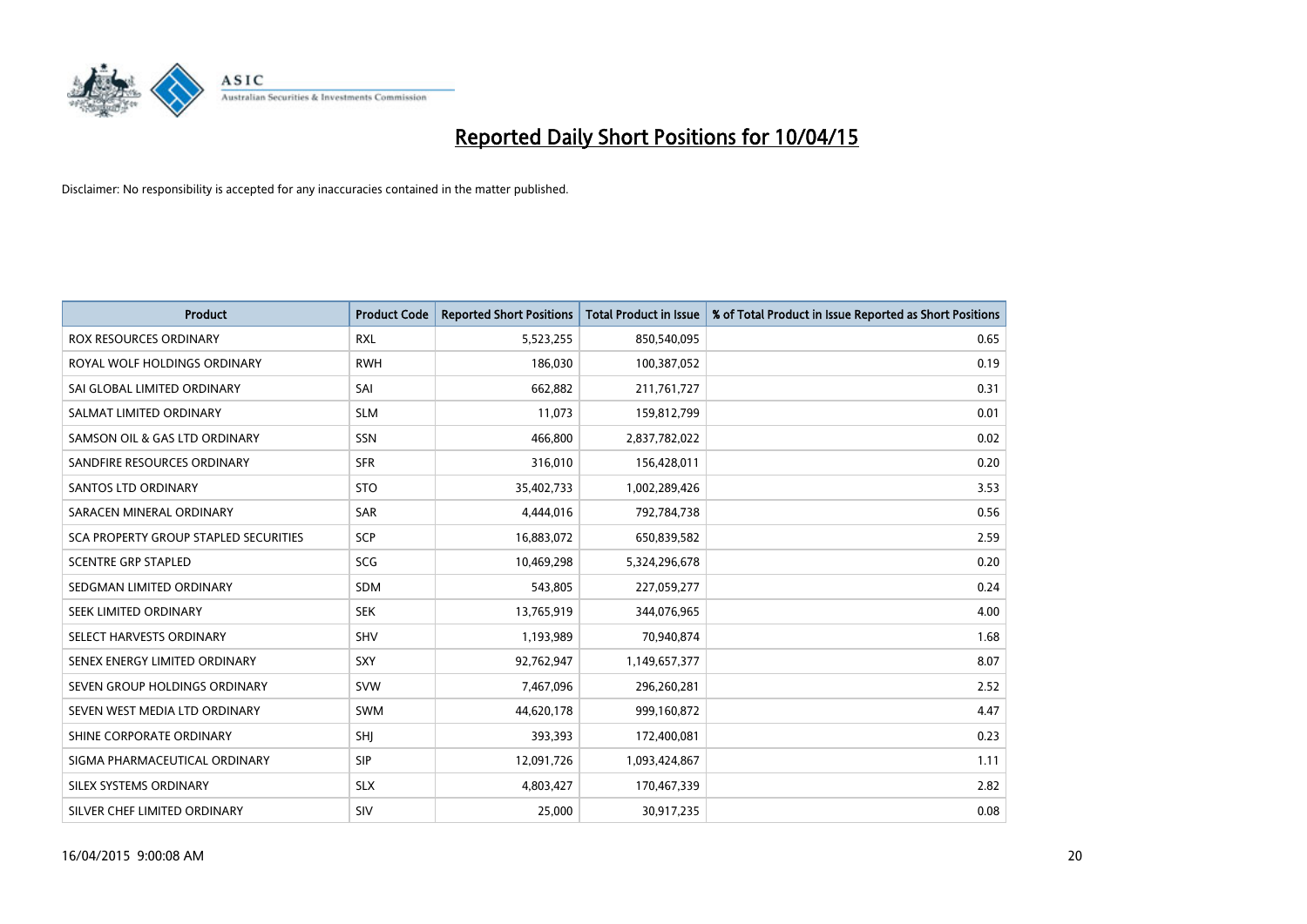

| <b>Product</b>                           | <b>Product Code</b> | <b>Reported Short Positions</b> | <b>Total Product in Issue</b> | % of Total Product in Issue Reported as Short Positions |
|------------------------------------------|---------------------|---------------------------------|-------------------------------|---------------------------------------------------------|
| SILVER LAKE RESOURCE ORDINARY            | <b>SLR</b>          | 17,936,161                      | 503,233,971                   | 3.56                                                    |
| SIMS METAL MGMT LTD ORDINARY             | <b>SGM</b>          | 18,217,146                      | 204,795,889                   | 8.90                                                    |
| SINGAPORE TELECOMM. CHESS DEPOSITARY INT | SGT                 | 4,109,437                       | 136,947,073                   | 3.00                                                    |
| SINO GAS ENERGY ORDINARY                 | <b>SEH</b>          | 13,248,900                      | 1,544,247,358                 | 0.86                                                    |
| SIRIUS RESOURCES NL ORDINARY             | <b>SIR</b>          | 16,808,235                      | 341,638,269                   | 4.92                                                    |
| SIRTEX MEDICAL ORDINARY                  | <b>SRX</b>          | 286,383                         | 56,530,231                    | 0.51                                                    |
| SKILLED GROUP LTD ORDINARY               | <b>SKE</b>          | 6,522,565                       | 235,898,291                   | 2.76                                                    |
| SKY NETWORK ORDINARY                     | <b>SKT</b>          | 307,322                         | 389,139,785                   | 0.08                                                    |
| SKYCITY ENT GRP LTD ORDINARY             | <b>SKC</b>          | 8,068,851                       | 587,472,741                   | 1.37                                                    |
| SKYDIVE THE BEACH GR ORDINARY            | <b>SKB</b>          | 289,760                         | 293,369,700                   | 0.10                                                    |
| <b>SLATER &amp; GORDON ORDINARY</b>      | SGH                 | 7,568,918                       | 209,730,529                   | 3.61                                                    |
| SMS MANAGEMENT, ORDINARY                 | <b>SMX</b>          | 1,042,330                       | 69,311,365                    | 1.50                                                    |
| SONIC HEALTHCARE ORDINARY                | <b>SHL</b>          | 3,247,684                       | 401,991,556                   | 0.81                                                    |
| SOUL PATTINSON (W.H) ORDINARY            | SOL                 | 52,999                          | 239,395,320                   | 0.02                                                    |
| SPARK INFRASTRUCTURE STAPLED US PROHIBT. | SKI                 | 47,172,126                      | 1,466,360,128                 | 3.22                                                    |
| SPARK NEW ZEALAND ORDINARY               | <b>SPK</b>          | 5,492,183                       | 1,834,783,488                 | 0.30                                                    |
| SPDR 200 FUND ETF UNITS                  | <b>STW</b>          | 52,091                          | 48,705,598                    | 0.11                                                    |
| SPECIALTY FASHION ORDINARY               | <b>SFH</b>          | 31,994                          | 192,236,121                   | 0.02                                                    |
| SPOTLESS GRP HLD LTD ORDINARY            | <b>SPO</b>          | 44,352,853                      | 1,098,290,178                 | 4.04                                                    |
| ST BARBARA LIMITED ORDINARY              | <b>SBM</b>          | 5,280,586                       | 495,102,525                   | 1.07                                                    |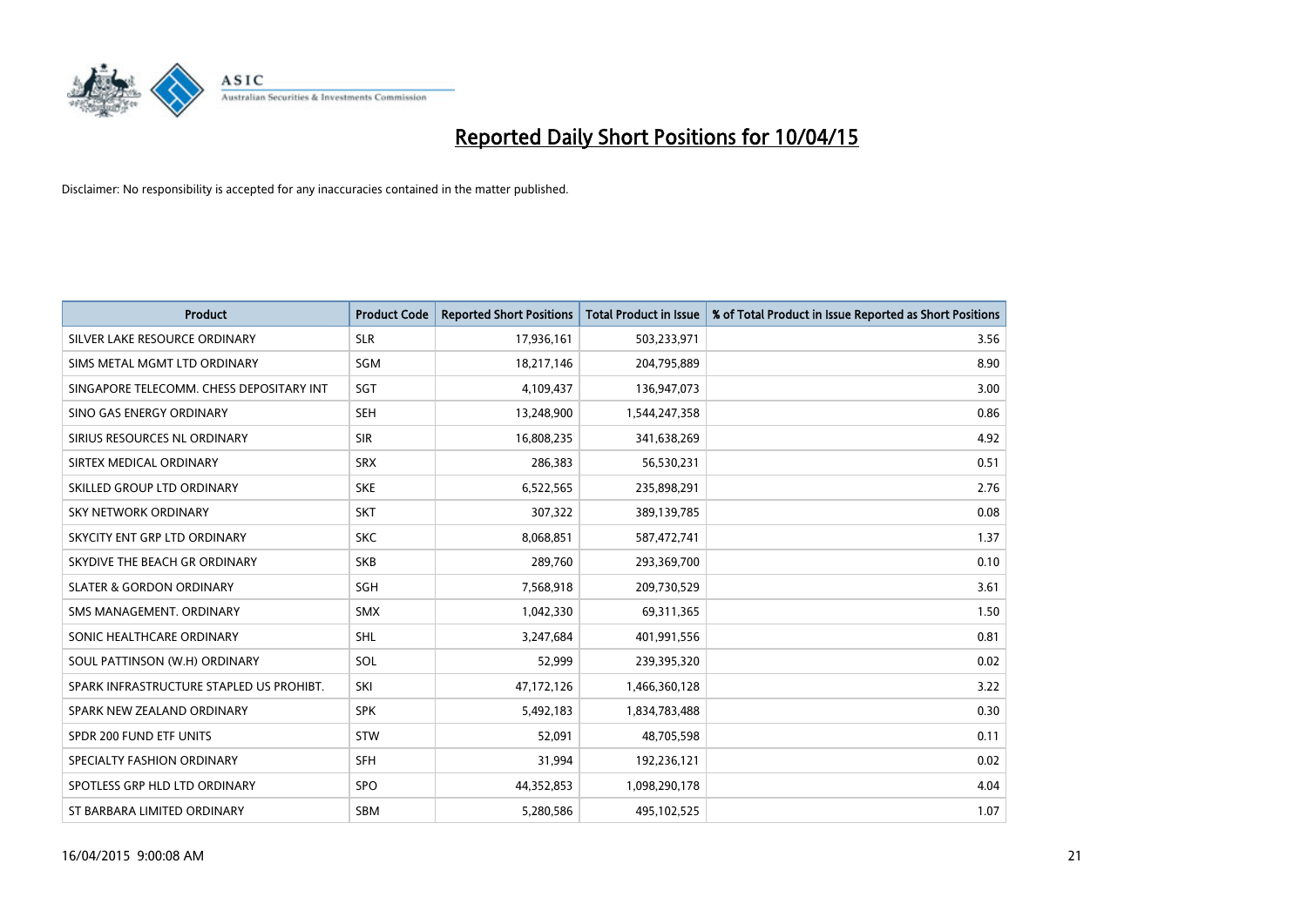

| <b>Product</b>                   | <b>Product Code</b> | <b>Reported Short Positions</b> | <b>Total Product in Issue</b> | % of Total Product in Issue Reported as Short Positions |
|----------------------------------|---------------------|---------------------------------|-------------------------------|---------------------------------------------------------|
| STARPHARMA HOLDINGS ORDINARY     | <b>SPL</b>          | 7,182,799                       | 319,138,501                   | 2.25                                                    |
| STEADFAST GROUP LTD ORDINARY     | <b>SDF</b>          | 10,198,751                      | 741,449,461                   | 1.38                                                    |
| STHN CROSS MEDIA ORDINARY        | <b>SXL</b>          | 26,352,870                      | 732,319,622                   | 3.60                                                    |
| STOCKLAND UNITS/ORD STAPLED      | SGP                 | 5,561,327                       | 2,361,717,862                 | 0.24                                                    |
| STRAITS RES LTD. ORDINARY        | SRO                 | 20,212                          | 1,217,730,293                 | 0.00                                                    |
| STRIKE ENERGY LTD ORDINARY       | <b>STX</b>          | 100,000                         | 833,330,946                   | 0.01                                                    |
| STW COMMUNICATIONS ORDINARY      | SGN                 | 15,260,989                      | 409,699,000                   | 3.72                                                    |
| SUNCORP GROUP LTD ORDINARY       | <b>SUN</b>          | 6,193,115                       | 1,286,600,980                 | 0.48                                                    |
| SUNDANCE ENERGY ORDINARY         | <b>SEA</b>          | 5,448,588                       | 549,351,227                   | 0.99                                                    |
| SUNDANCE RESOURCES ORDINARY      | <b>SDL</b>          | 64,236,899                      | 3,110,250,938                 | 2.07                                                    |
| SUNLAND GROUP LTD ORDINARY       | <b>SDG</b>          | 126,387                         | 181,710,087                   | 0.07                                                    |
| SUPER RET REP LTD ORDINARY       | <b>SUL</b>          | 16,086,385                      | 197,030,571                   | 8.16                                                    |
| SURFSTITCH GROUP LTD ORDINARY    | <b>SRF</b>          | 89,001                          | 214,104,859                   | 0.04                                                    |
| SWICK MINING ORDINARY            | <b>SWK</b>          | 65,000                          | 217,643,703                   | 0.03                                                    |
| SYD AIRPORT STAPLED US PROHIBIT. | SYD                 | 20,098,604                      | 2,216,216,041                 | 0.91                                                    |
| SYRAH RESOURCES ORDINARY         | <b>SYR</b>          | 6,076,266                       | 165,223,076                   | 3.68                                                    |
| TABCORP HOLDINGS LTD ORDINARY    | <b>TAH</b>          | 14,949,940                      | 829,399,821                   | 1.80                                                    |
| TALISMAN MINING ORDINARY         | <b>TLM</b>          | 1                               | 131,538,627                   | 0.00                                                    |
| TAP OIL LIMITED ORDINARY         | <b>TAP</b>          | 19,279                          | 243,288,334                   | 0.01                                                    |
| TASSAL GROUP LIMITED ORDINARY    | <b>TGR</b>          | 335,427                         | 146,897,115                   | 0.23                                                    |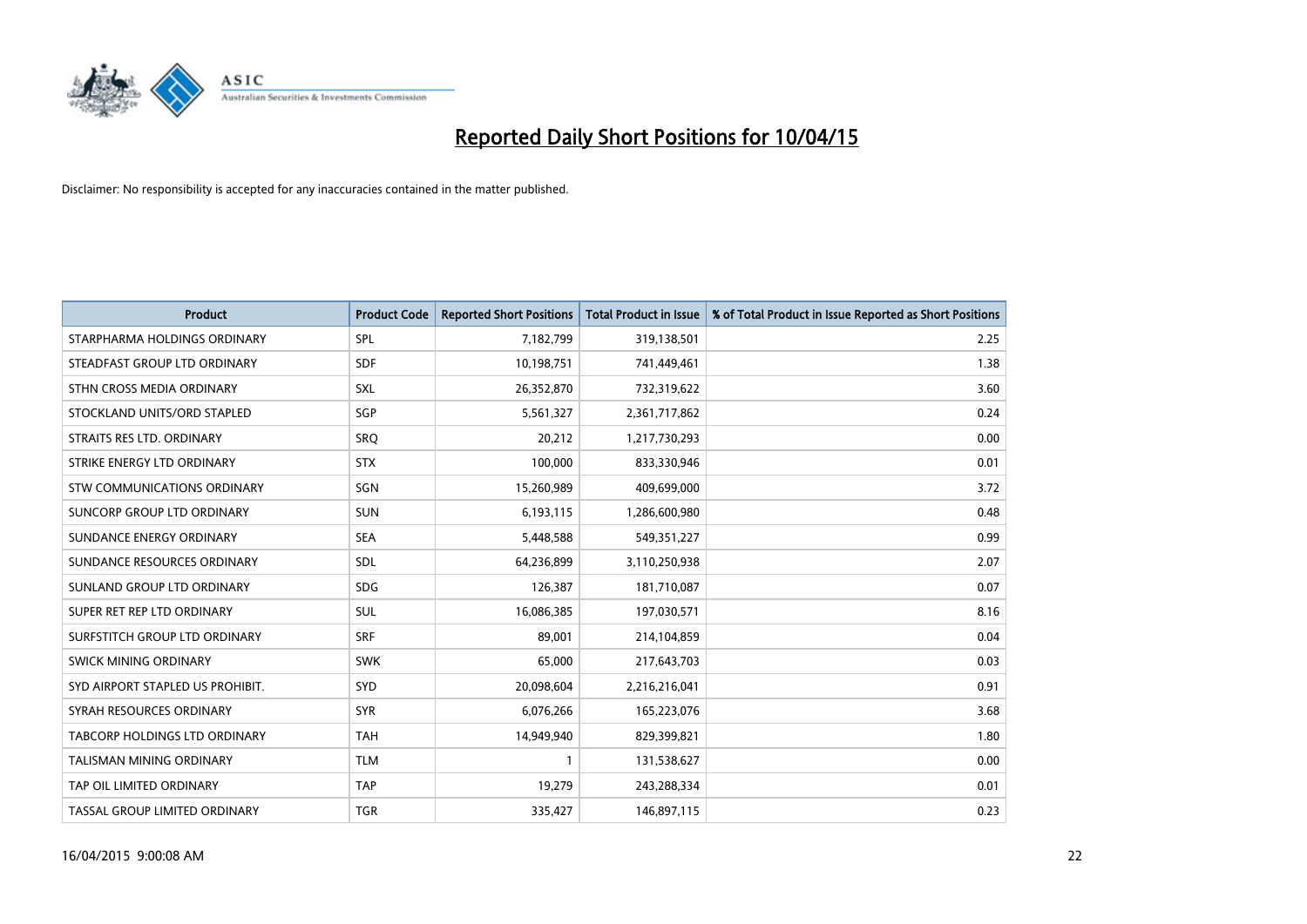

| <b>Product</b>                       | <b>Product Code</b> | <b>Reported Short Positions</b> | <b>Total Product in Issue</b> | % of Total Product in Issue Reported as Short Positions |
|--------------------------------------|---------------------|---------------------------------|-------------------------------|---------------------------------------------------------|
| <b>TATTS GROUP LTD ORDINARY</b>      | <b>TTS</b>          | 13,152,592                      | 1,446,215,698                 | 0.91                                                    |
| TECHNOLOGY ONE ORDINARY              | <b>TNE</b>          | 1,633,984                       | 309,209,455                   | 0.53                                                    |
| <b>TELSTRA CORPORATION, ORDINARY</b> | <b>TLS</b>          | 19,770,446                      | 12,225,655,836                | 0.16                                                    |
| TEN NETWORK HOLDINGS ORDINARY        | <b>TEN</b>          | 125,869,952                     | 2,630,984,596                 | 4.78                                                    |
| TERANGA GOLD CORP CDI 1:1            | <b>TGZ</b>          | 1,374                           | 65,500,354                    | 0.00                                                    |
| TFS CORPORATION LTD ORDINARY         | <b>TFC</b>          | 15,739,383                      | 326,983,445                   | 4.81                                                    |
| THE REJECT SHOP ORDINARY             | <b>TRS</b>          | 1,501,266                       | 28,844,648                    | 5.20                                                    |
| THINK CHILDCARE EDU ORDINARY         | <b>TNK</b>          | 500,000                         | 39,600,000                    | 1.26                                                    |
| THORN GROUP LIMITED ORDINARY         | <b>TGA</b>          | 23,906                          | 151,337,839                   | 0.02                                                    |
| <b>TIGER RESOURCES ORDINARY</b>      | <b>TGS</b>          | 7,362,909                       | 1,143,541,406                 | 0.64                                                    |
| TOLL HOLDINGS LTD ORDINARY           | <b>TOL</b>          | 1,158,101                       | 717,437,878                   | 0.16                                                    |
| TORO ENERGY LIMITED ORDINARY         | <b>TOE</b>          | $\mathbf{1}$                    | 1,903,769,581                 | 0.00                                                    |
| TOUCHCORP LTD ORDINARY               | <b>TCH</b>          | 125,000                         | 115,963,568                   | 0.11                                                    |
| <b>TOX FREE SOLUTIONS ORDINARY</b>   | <b>TOX</b>          | 656,447                         | 133,949,884                   | 0.49                                                    |
| TPG TELECOM LIMITED ORDINARY         | <b>TPM</b>          | 15,321,068                      | 793,808,141                   | 1.93                                                    |
| TRADE ME GROUP ORDINARY              | <b>TME</b>          | 3,791,536                       | 396,830,595                   | 0.96                                                    |
| TRANSFIELD SERVICES ORDINARY         | <b>TSE</b>          | 8,363,432                       | 512,457,716                   | 1.63                                                    |
| TRANSPACIFIC INDUST. ORDINARY        | <b>TPI</b>          | 89,087,696                      | 1,579,914,690                 | 5.64                                                    |
| TRANSURBAN GROUP TRIPLE STAPLED SEC. | <b>TCL</b>          | 10,596,627                      | 1,914,461,916                 | 0.55                                                    |
| TREASURY GROUP ORDINARY              | <b>TRG</b>          | 139,084                         | 27,604,144                    | 0.50                                                    |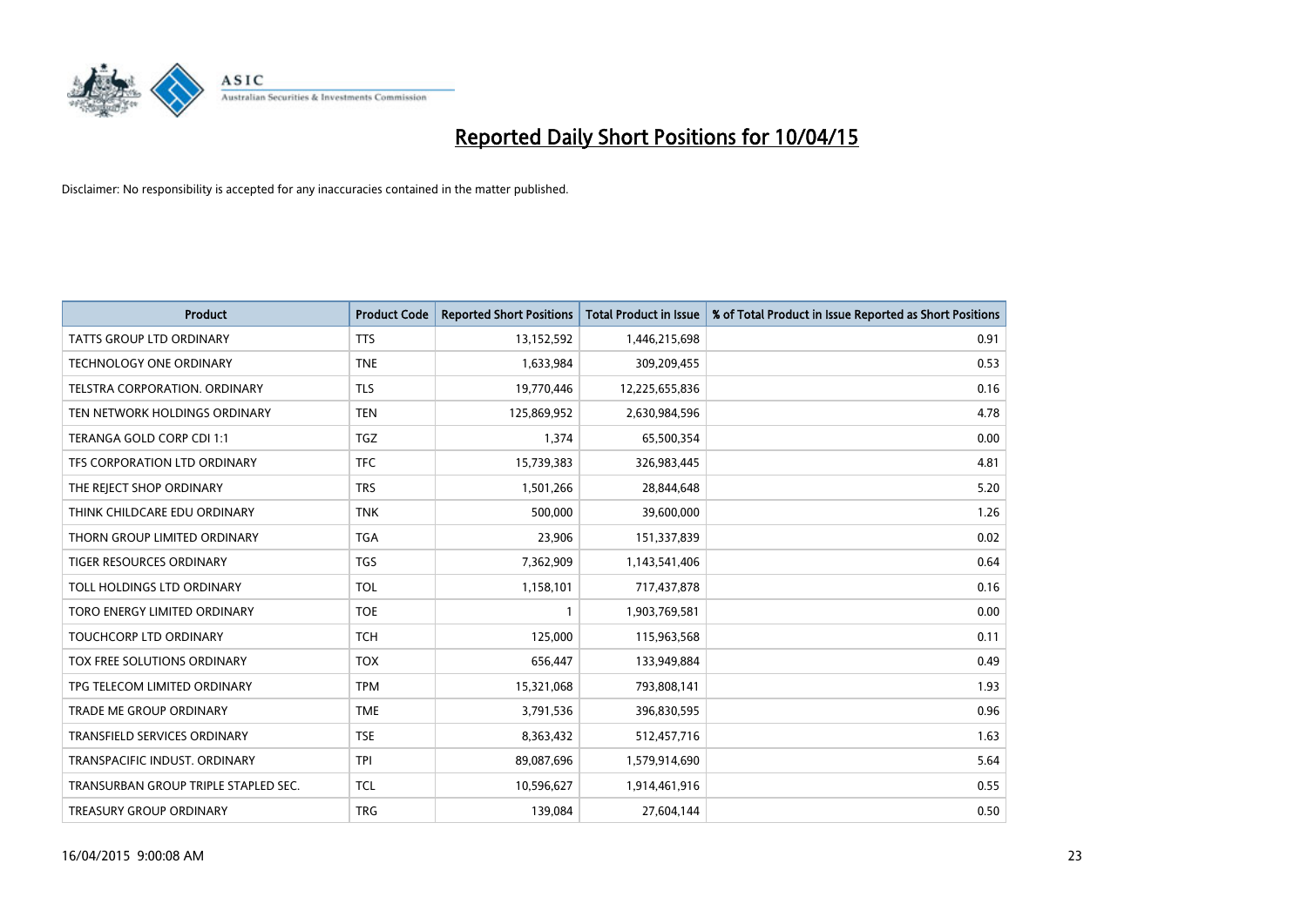

| <b>Product</b>                       | <b>Product Code</b> | <b>Reported Short Positions</b> | <b>Total Product in Issue</b> | % of Total Product in Issue Reported as Short Positions |
|--------------------------------------|---------------------|---------------------------------|-------------------------------|---------------------------------------------------------|
| TREASURY WINE ESTATE ORDINARY        | <b>TWE</b>          | 15,376,694                      | 651,261,403                   | 2.36                                                    |
| TRITON MIN LTD ORDINARY              | <b>TON</b>          | 672,857                         | 332,096,717                   | 0.20                                                    |
| TROY RESOURCES LTD ORDINARY          | <b>TRY</b>          | 5,414,143                       | 195,265,161                   | 2.77                                                    |
| <b>UGL LIMITED ORDINARY</b>          | UGL                 | 17,141,932                      | 166,511,240                   | 10.29                                                   |
| UNILIFE CORPORATION CDI 6:1          | <b>UNS</b>          | 120,000                         | 263,223,282                   | 0.05                                                    |
| UXC LIMITED ORDINARY                 | <b>UXC</b>          | 312,366                         | 332,303,345                   | 0.09                                                    |
| <b>VEDA GROUP LTD ORDINARY</b>       | <b>VED</b>          | 10,645,746                      | 842,455,407                   | 1.26                                                    |
| VILLA WORLD LTD. ORDINARY            | <b>VLW</b>          | 71,648                          | 110,344,277                   | 0.06                                                    |
| <b>VILLAGE ROADSHOW LTD ORDINARY</b> | <b>VRL</b>          | 4,477,323                       | 159,522,488                   | 2.81                                                    |
| <b>VIRGIN AUS HLDG LTD ORDINARY</b>  | <b>VAH</b>          | 29,985,240                      | 3,524,912,131                 | 0.85                                                    |
| <b>VIRTUS HEALTH LTD ORDINARY</b>    | <b>VRT</b>          | 4,320,288                       | 79,935,938                    | 5.40                                                    |
| <b>VISION EYE INSTITUTE ORDINARY</b> | <b>VEI</b>          | 343,685                         | 179,546,437                   | 0.19                                                    |
| <b>VOCATION LTD ORDINARY</b>         | <b>VET</b>          | 4,202,559                       | 230,000,000                   | 1.83                                                    |
| <b>VOCUS COMMS LTD ORDINARY</b>      | <b>VOC</b>          | 6,418,519                       | 105,441,949                   | 6.09                                                    |
| WARRNAMBOOL CHEESE ORDINARY          | <b>WCB</b>          | 19                              | 56,098,797                    | 0.00                                                    |
| <b>WATPAC LIMITED ORDINARY</b>       | <b>WTP</b>          | 4,251,117                       | 189,258,397                   | 2.25                                                    |
| <b>WDS LIMITED ORDINARY</b>          | <b>WDS</b>          | 50,000                          | 144,740,614                   | 0.03                                                    |
| WEBIET LIMITED ORDINARY              | <b>WEB</b>          | 550,639                         | 80,397,959                    | 0.68                                                    |
| <b>WESFARMERS LIMITED ORDINARY</b>   | <b>WES</b>          | 10,484,337                      | 1,123,752,517                 | 0.93                                                    |
| WESTERN AREAS LTD ORDINARY           | <b>WSA</b>          | 2,596,351                       | 232,580,131                   | 1.12                                                    |